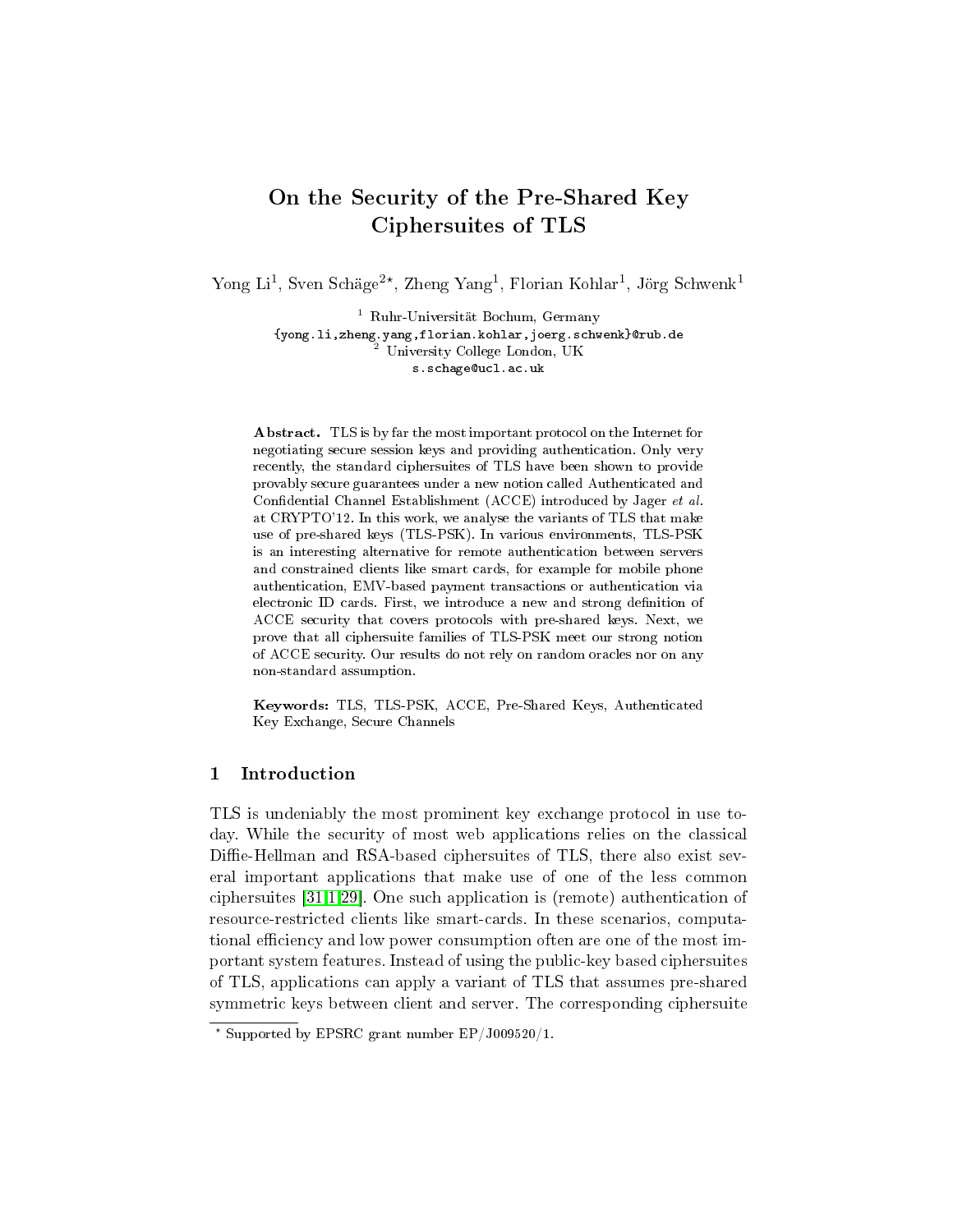family is termed TLS with pre-shared keys (TLS-PSK) and available in many TLS releases and libraries, for example [\[28,](#page-17-2)[24](#page-17-3)[,7\]](#page-16-1).

Related Work: On the Security of TLS. Since the introduction of its predecessor SSL, the security of TLS has often been the focus of security researchers and attackers worldwide. Over the time, several attacks on TLS have been published. Most of these attacks do not directly attack the cryptographic core of TLS, but rather exploit side-channels or vulnerabilities in associated technologies, like the famous Bleichenbacher attack [\[6\]](#page-16-2), or attacks on the domain name system or the public-key infrastructure [\[20](#page-17-4)[,10](#page-16-3)[,26\]](#page-17-5). However, despite that no serious attacks on the cryptographic core of the current TLS protocol are known, determining exactly what security guarantees TLS provides has been an elusive problem for many years. This is partly due to the fact that the popular TLS ciphersuites provably do not provide security in the sense of authenticated key exchange (AKE) protocols [\[3\]](#page-16-4), the classical and very strong standard notion of security of key exchange protocols (which requires that the session key remains indistinguishable from random even if the adversary obtains the communication transcript of the session). Until recently only security analyses of modified versions of TLS were published [\[18,](#page-17-6)[16,](#page-17-7)[27\]](#page-17-8). At CRYPTO 2012, Jager, Kohlar, Schäge, and Schwenk (JKSS) [\[17\]](#page-17-9) were the first to present a detailed security analysis of the *unmodified* version of one of TLS's ciphersuite families. They showed that the cryptographic core of ephemeral Diffie-Hellman with mutual authentication is a provably secure authenticated and confidential channel establishment (ACCE) protocol in the standard model. ACCE is a new security notion that is particularly well suited to capture what protocols like TLS intuitively want to achieve: the establishment of a secure channel between client and server. Among its features, it not only formalizes confidentiality and integrity of messages exchanged between client and server, but also covers replay and re-ordering attacks. Very recently, Krawczyk, Paterson, and Wee (KPW) [\[22\]](#page-17-10) and independently Kohlar, Schäge, Schwenk (KSS) [\[19\]](#page-17-11) presented, while relying on different cryptographic assumptions and security models <sup>[3](#page-1-0)</sup>, extensions of the JKSS result to the remaining ciphersuite families. In particular, they show that TLS-RSA and TLS-DH also constitute ACCE protocols when used for mutual authentication setting and that TLS-RSA, TLS-DH, and TLS-DHE are ACCE secure in the practically important setting

<span id="page-1-0"></span> $3$  The security models and complexity assumptions differ mainly with respect to the capabilities granted to the adversary when corrupting and registering new parties and the application of the random oracle model.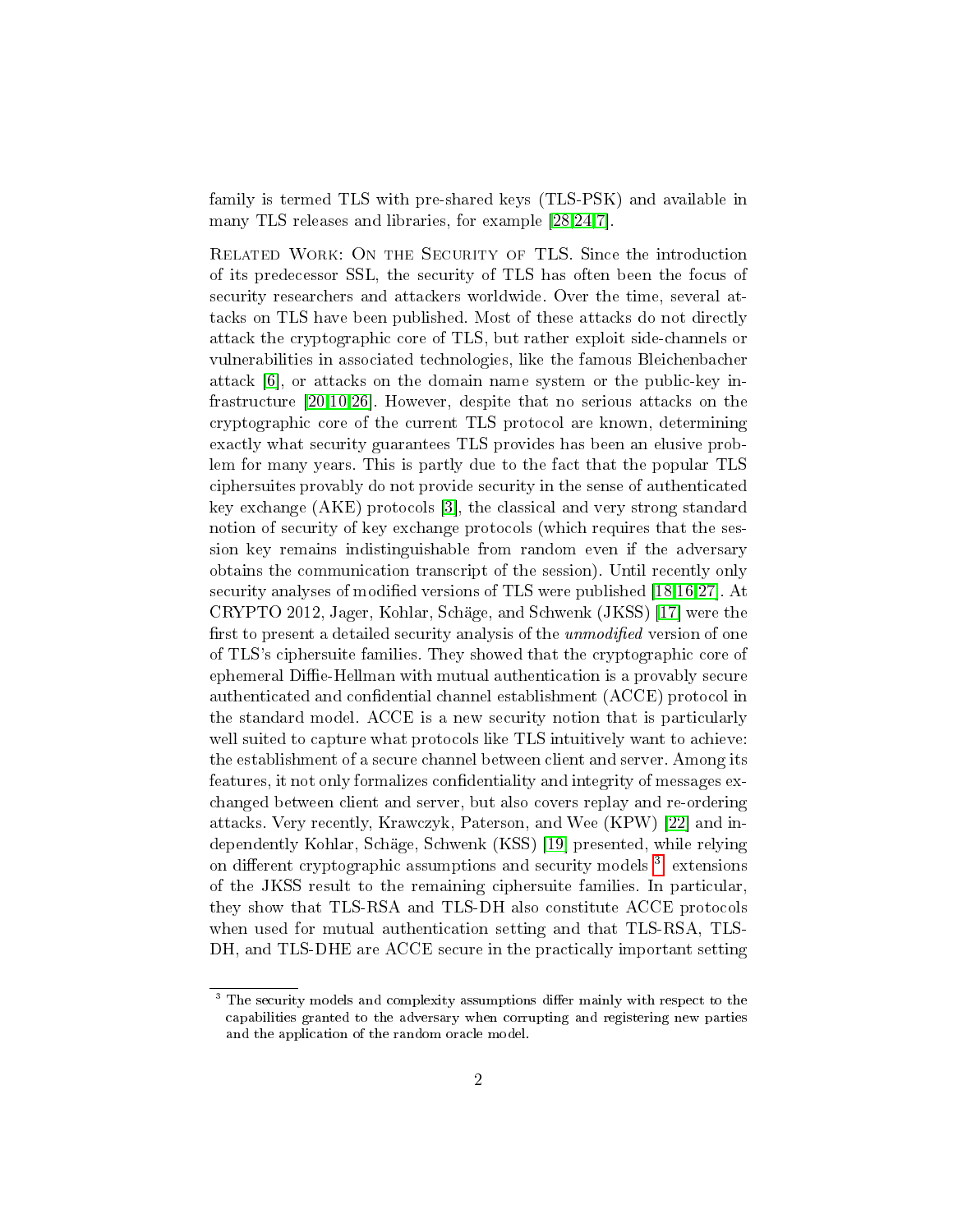of server-only authentication (for which they provide new formal security definitions).

Unfortunately, all previous results on the (ACCE) security of TLS are based on either i) new, non-standard security assumption like the PRF-ODH assumption introduced in  $[17]$  and refined in  $[22,19]$  $[22,19]$  or ii) strong idealizations such as the modeling of TLS's key derivation function as a random oracle [\[2\]](#page-16-5) or assuming that the public-key encryption scheme in TLS-RSA is replaced with an IND-CCA secure one. Looking somewhat ahead, for the TLS-PSK ciphersuites, fortunately the situation is different. i.e. security can be based on standard assumptions only.

TLS WITH PRE-SHARED KEYS. The original specifications of the TLS protocol [\[11](#page-16-6)[,12](#page-16-7)[,13\]](#page-16-8) do not explicitly include ciphersuites that support authentication and key exchange using pre-shared keys. However, since 2005 there exists an extension called "Pre-Shared Key Ciphersuites for Transport Layer Security" (TLS-PSK) which specifically describes such ciphersuites in RFC 4279  $[14]$ . The TLS-PSK standard specifies three ciphersuites, TLS\_PSK, TLS\_RSA\_PSK and TLS\_DHE\_PSK, each of which derives the master secret in a different way. In TLS\_PSK, the master secret is solely based on the secret pre-shared keys. In the remaining ciphersuites the computation of the master secret is additionally dependent on freshly exchanged secrets via encrypted key transport in TLS\_RSA\_PSK or Diffie-Hellman key exchange in TLS\_DHE\_PSK. The intuition is that as long as either the pre-shared key or the freshly exchanged secret is not compromised, then the protocol produces a secure application key. All three ciphersuites assume that the client only has a pre-shared key for authentication. Although it is not as widespread as TLS with RSA key transport, several interesting and important scenarios for TLS with pre-shared keys exist where its efficiency makes TLS-PSK a much more attractive alternative than, for example, TLS with self-signed certificates.

- Since November 2010, the new electronic German ID (eID) card supports online remote authentication of the eID card holder to some online service (eService). Here TLS-PSK is applied to perform mutual authentication between the two parties [\[15\]](#page-17-13).
- As a second example, we mention the application of TLS-PSK in the Generic Authentication Architecture, the 3GGP mobile phone standard for UMTS and LTE. According to ETSI TR 133 919 V11.0.0 (2012-11), TLS-PSK can be used to secure the communication between server and user equipment.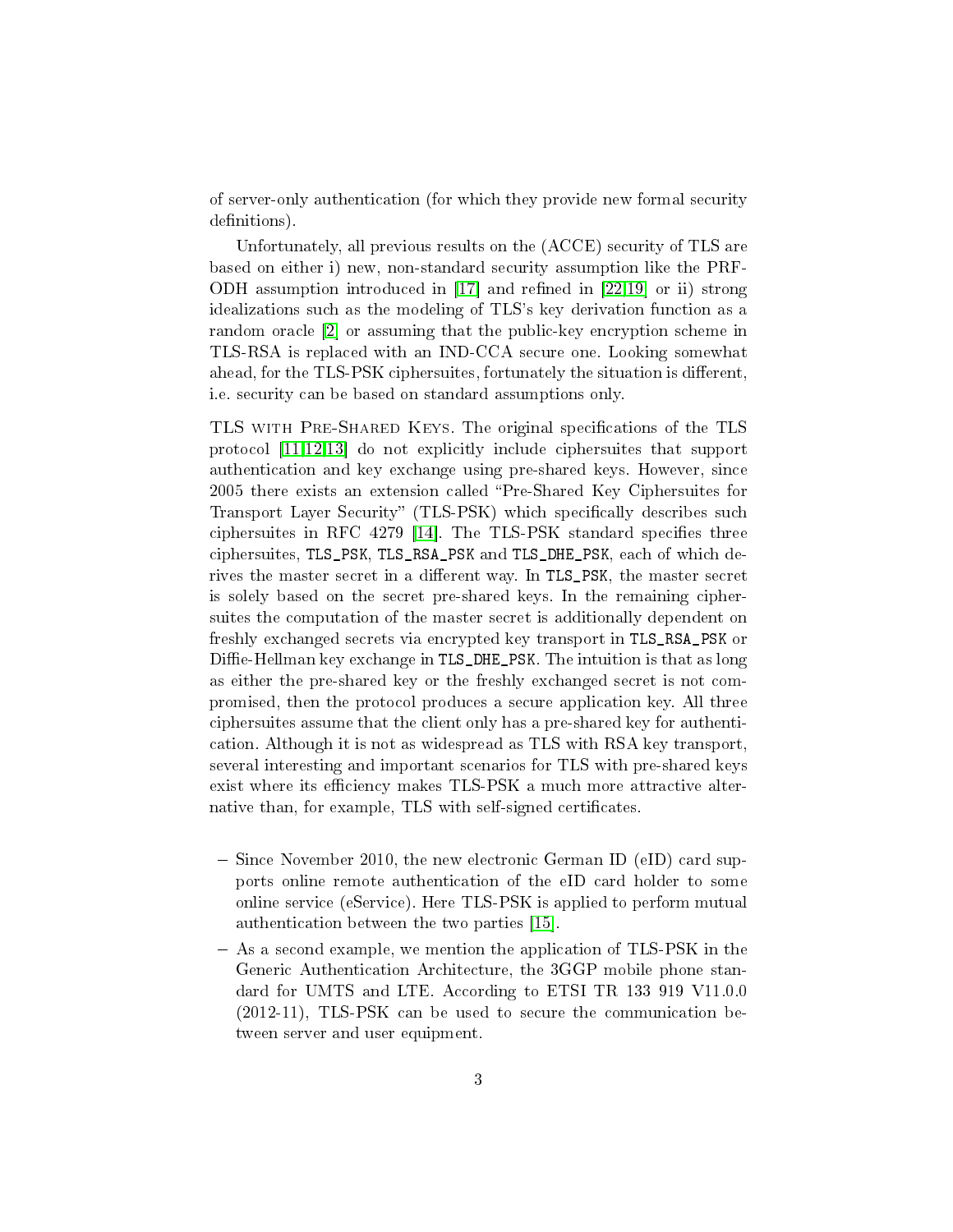An IETF draft from 2009 for EMV smart cards describes an authentication protocol based on TLS-PSK [\[29\]](#page-17-1). EMV chips are widely deployed and are used commonly for secure payment transactions [\[9\]](#page-16-9).

CONTRIBUTION. In this paper, we provide a security analysis of all three TLS-PSK ciphersuites. Similar to classical TLS, it is provably impossible to show that the keys produced by TLS-PSK are indistinguishable from random. Therefore, as one of our main contributions, we introduce the first definition of ACCE security for authentication protocols with preshared keys. We do not propose a separate model but rather an extension of the ACCE model of JKSS to also cover authentication via pre-shared keys. Next, we introduce a strengthened variant of this definition called asymmetric perfect forward secrecy, that captures that protocol sessions of ACCE protocols with pre-shared keys may retain a strong level of con dentiality even if the long-term secrets of the client are exposed after the protocol run. Asymmetric perfect forward secrecy is a strong security notion that can hold for protocols that do not fulll the standard notion of perfect forward secrecy. This allows us to prove the security of such protocols in a stronger security model than was previously possible. We show that TLS PSK is ACCE secure (without forward secrecy), TLS\_RSA\_PSK is ACCE secure with asymmetric perfect forward secrecy and TLS\_DHE\_PSK is secure with (classical) perfect forward secrecy. Informally, our results say that TLS-PSK guarantees confidentiality and integrity of all messages exchange between client and server, unless the adversary has learned the pre-shared key or corrupted one of the parties to learn the application/session key. In TLS\_DHE\_PSK the communication remains confidential even if the adversary corrupts the pre-shared secret later on. In contrast, in TLS\_RSA\_PSK the communication remains confidential even if the adversary manages to corrupt the pre-shared key or the server's long-term key later on, but not both of them.

Double PRFs and Forward Secrecy. To prove TLS\_RSA\_PSK and TLS\_DHE\_PSK, we introduce a variant of pseudo-random functions (PRFs), called double pseudo-random function (DPRF). Roughly, a DPRF takes as input two keys only one of which is generated randomly and kept secret from the attacker (as in classical PRFs). However, when the adversary makes its queries, not only the message but also the other key can entirely be specified by the adversary. Our notion of DPRF nicely abstracts the crucial mechanism in TLS-PSK that is required to guarantee (asymmetric) perfect forward secrecy. In our security proofs, we assume that TLS's key derivation function provides a suitable DPRF in the standard model.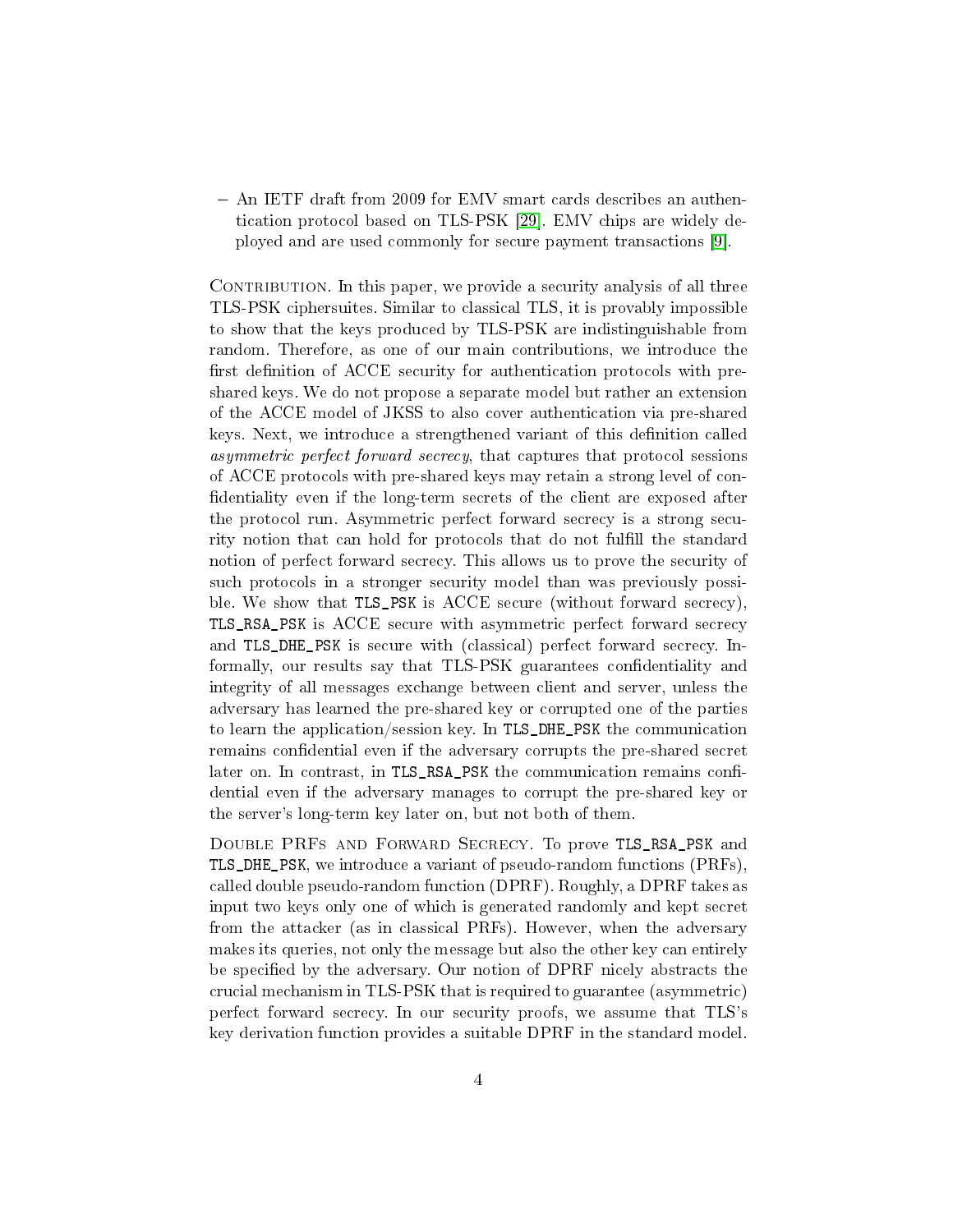Existing results on the security of HMAC support this assumption for TLS 1.1 when the pre-shared key has a specific bit length. Our new DPRF notion may be of independent interest beyond the scope of this work.

Note also, that for the TLS\_PSK and TLS\_DHE\_PSK ciphersuites we neither have to rely on non-standard assumptions like the PRF-ODH assumption of JKSS to give a proof nor on idealized setup assumptions like the random oracle model. We can show that TLS\_RSA\_PSK is secure under our basic notion of ACCE security without any assumption on the public key encryption system used in TLS. This is because under the basic ACCE definition security can be derived solely from secrecy of the pre-shared keys. However, if we want to prove the ACCE security of TLS\_RSA\_PSK with asymmetric perfect forward secrecy in the *standard model* we need to assume that the public key encryption scheme is IND-CCA secure<sup>[4](#page-4-0)</sup>, similar to [\[22,](#page-17-10)[19\]](#page-17-11). Thus, we do not consider TLS-RSA with RSA-PKCS encryption as it is currently used in practice. We remark that [\[22\]](#page-17-10) were also able to prove security of the classical TLS ciphersuites based on RSA key transport with RSA-PKCS encryption in the random oracle model. It would be interesting to show that the results of KPW on TLS-RSA can be transferred to show that TLS-PSK with RSA-PKCS based key transport provides asymmetric perfect forward secrecy in the random oracle model.

Limitations. In our work, we give a dedicated security analysis for TLS-PSK. We believe that it is possible to give a more modularized analysis, similar to KPW [\[22\]](#page-17-10) who analyzed the classical ciphersuites of TLS by abstracting the handshake phase into a Constrained-CCA-secure (CCCA) KEM that is combined with a secure authenticated encryption scheme. The benefit of the KPW analysis is re-usability: once the security proof is established for a generic CCCA-secure KEM, all that remains is to show that each of the ciphersuites indeed provides such a KEM.

## 2 Security Assumptions

To state our results, we will rely on standard security definitions for the Decisional Diffie-Hellman assumption (DDH), collision-resistant cryptographic hash functions, IND-CCA secure public key encryption schemes, (plain) pseudo-random functions (PRF), and stateful length-hiding au-thenticated encryption (sLHAE) schemes as recently defined in [\[30\]](#page-17-14). However, we will sometimes also rely on a new class of PRFs called double pseudo-random functions.

<span id="page-4-0"></span><sup>4</sup> KPW call this TLS-CCA.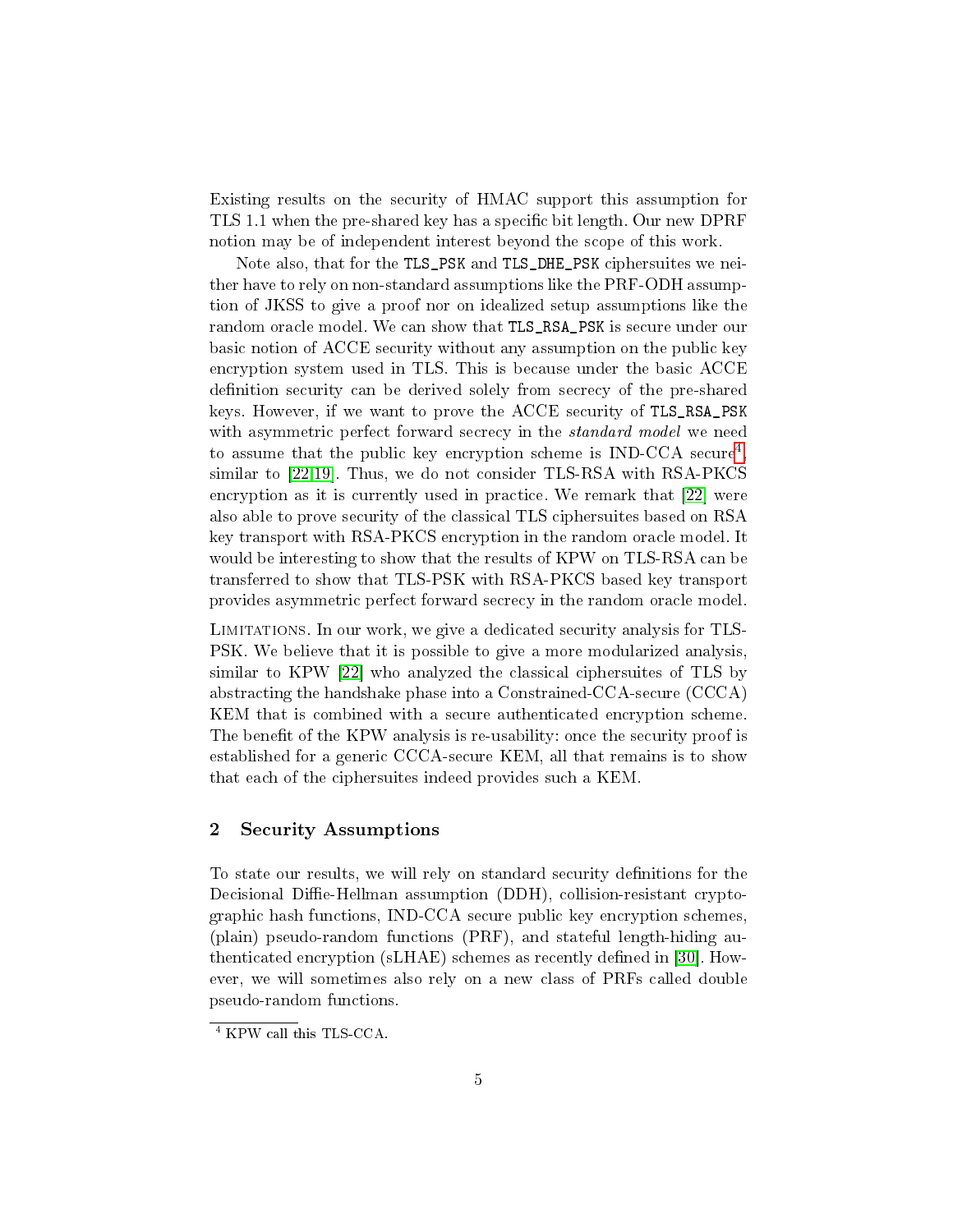Double Pseudo-Random Functions. Double pseudo-random functions can be thought of as a class of pseudo-random functions with two keys. Let DPRF :  $\mathcal{K}_{\text{DPRF}_1} \times \mathcal{K}_{\text{DPRF}_2} \times \mathcal{M}_{\text{DPRF}} \rightarrow \mathcal{R}_{\text{DPRF}}$  denote a family of deterministic functions, where  $\mathcal{K}_{\mathsf{DPRF}_1}, \mathcal{K}_{\mathsf{DPRF}_2}$  is the key space,  $\mathcal{M}_{\mathsf{DPRF}}$ is the domain and  $\mathcal{R}_{\text{DPRF}}$  is the range of PRF.

Intuitively, security requires that the output of the DPRF is indistinguishable from random as long as one key remains hidden from the adversary even if the adversary is able to adaptively specify the second key and the input message. To formalize security we consider the following security game played between a challenger  $\mathcal C$  and an adversary  $\mathcal A$ . Let  $RF_{DPRF}(\cdot, \cdot)$  denote an oracle implemented by C, which takes as input a key  $k_j \in \mathcal{K}_{\mathsf{DPRF}_j}$  (where j is specified by the adversary via an Init query) and message  $m \in \mathcal{M}_{\text{DPRF}}$  and outputs a random value  $z \in \mathcal{R}_{\text{DPRF}}$ .

- 1. The adversary first runs  $\text{Init}(j)$  with  $j \in \{1,2\}$  to specify the key  $k_j \in \mathcal{K}_{\mathsf{DPRF}_j}$  that he wants to manipulate.
- 2. The challenger  $\mathcal C$  samples  $\hat b \stackrel{\hspace{0.1em}\mathsf{\scriptscriptstyle\$}}{\leftarrow} \{0,1\},$  and sets  $u=(j \mod\ 2)+1.$  If  $\hat{b} = 0$ , the challenger samples  $k_u \in_R \mathcal{K}_{\text{DPRF}_u}$  and assigns  $\mathsf{RF}_{\text{DPRF}}(\cdot, \cdot)$ to either DPRF $(\cdot, k_2, \cdot)$  or DPRF $(k_1, \cdot, \cdot)$  depending on the value of u. For instance, if  $u = 2$  then the random function  $RF_{DPRF}$  is assigned to DPRF $(\cdot, k_2, \cdot)$ , and the A is allowed to specify  $k_1$  arbitrarily in each query. If  $b = 1$ , the challenger assigns RF<sub>DPRF</sub> to RF( $\cdot$ , $\cdot$ ) which is a truly random function that takes as input key  $k_j$  and message m and outputs a value in the same range  $\mathcal{R}_{\text{DPRF}}$  as  $\text{DPRF}(\cdot, \cdot, \cdot)$ .
- 3. The adversary may adaptively make queries  $k_{j,i}$ ,  $m_i$  for  $1 \leq i \leq q$  to oracle RF<sub>DPRF</sub> and receives the result of RF<sub>DPRF</sub> $(k_{j,i}, m_i)$ , where  $k_{j,i}$ denotes the i-th key  $k_j$  chosen by A.
- 4. Finally, A outputs its guess  $\hat{b}' \in \{0,1\}$  of  $\hat{b}$ . If  $\hat{b} = \hat{b}'$ , A wins.

**Definition 1.** We say that DPRF is a  $(t, \epsilon)$ -secure double pseudo-random function, if any adversary running in time t has at most an advantage of  $\epsilon$  to distinguish the DPRF from a truly random function, i.e.

$$
\Pr\left[\hat{b} = \hat{b}'\right] \le 1/2 + \epsilon.
$$

The number of allowed queries q is upper bounded by t.

#### 3 A Brief Introduction to TLS-PSK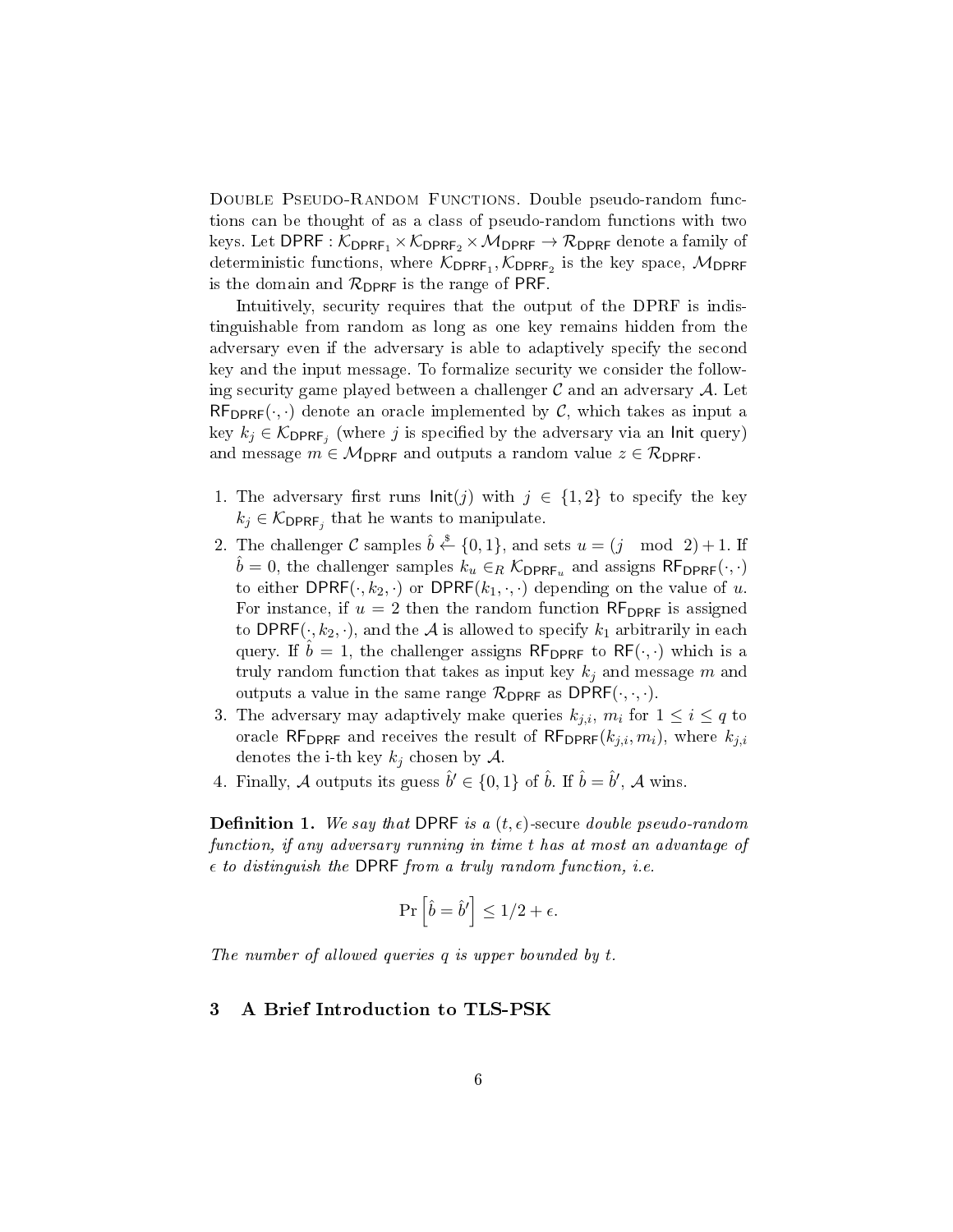This section describes the three sets of ciphersuites specified in TLS-PSK: TLS\_PSK, TLS\_RSA\_PSK and TLS\_DHE\_PSK. In each of these ciphersuites, the master secret is computed using pre-shared keys which are symmetric keys shared in advance among the communicating parties. The main differences are in the way the master secret is computed. The following description is valid for *all* TLS\_PSK versions. We only describe the cryptographically relevant messages and only those that

| Client            |                               | Server |
|-------------------|-------------------------------|--------|
|                   | $m_1$ : ClientHello           |        |
|                   | $m_2$ : ServerHello           |        |
|                   | $m_3$ : ServerCertificate     |        |
|                   | $m_4$ : ServerKeyExchange     |        |
|                   | $m_5$ : ServerHelloDone       |        |
|                   | $m_6$ : ClientKeyExchange     |        |
|                   | $m_7$ : ChangeCipherSpec      |        |
|                   | $m_8$ : ClientFinished        |        |
|                   | $m_9$ : ChangeCipherSpec      |        |
|                   | $m_{10}$ : ServerFinished     |        |
| pre-accept phase: |                               |        |
|                   | post-accept phase:            |        |
|                   | Stateful Symmetric Encryption |        |
|                   |                               |        |

Fig. 1: Handshake in TLS-PSK

deviate from the classical TLS ciphersuites. A detailed description can be found in the full version.

ServerCertificate. For TLS\_PSK and TLS\_DHE\_PSK, the message is not included. In TLS\_RSA\_PSK certs contains a public key that is bound to the server's identity.

ServerKeyExchange. Since clients and servers may have pre-shared keys with many different parties, in the ServerKeyExchange message  $m_4$ , the server provides a PSK identity hint pointing to the PSK used for authentication. However, for ephemeral Diffie-Hellman key exchange, the Diffie-Hellman (DH) key exchange parameters are also contained in the ServerKeyExchange messages including information on the DH group (e.g. a large prime number  $p \in \{0,1\}^{poly(\kappa)}$ , where  $\kappa$  is the security parameter, and a generator  $\langle g \rangle$  for a prime-order  $q$  subgroup of  $\mathbb{Z}_p^*$ ), and the DH share  $T_S$  ( $T_S = g^{ts}$ , where  $t_S$  is a random value in  $\mathbb{Z}_q$ ). (We implictly assume that the client checks whether the received parameters are valid, in particular if  $T<sub>S</sub>$  is indeed in the group generated by  $g$ .)

CLIENTKEYEXCHANGE. Message  $m_6$  is called ClientKeyExchange. We describe the contents of this message for the ciphersuites TLS\_DHE\_PSK, TLS\_PSK and TLS\_RSA\_PSK separately:

- For TLS\_PSK, the message is not included.
- For ephemeral Diffie-Hellman key exchange TLS\_DHE\_PSK, it contains the Diffie-Hellman share  $T_C$  of the client, i.e.  $T_C = g^{tc}$ .
- For the RSA-based key exchange TLS\_RSA\_PSK the client selects a 46byte random value R and sends a 2-byte version number V and the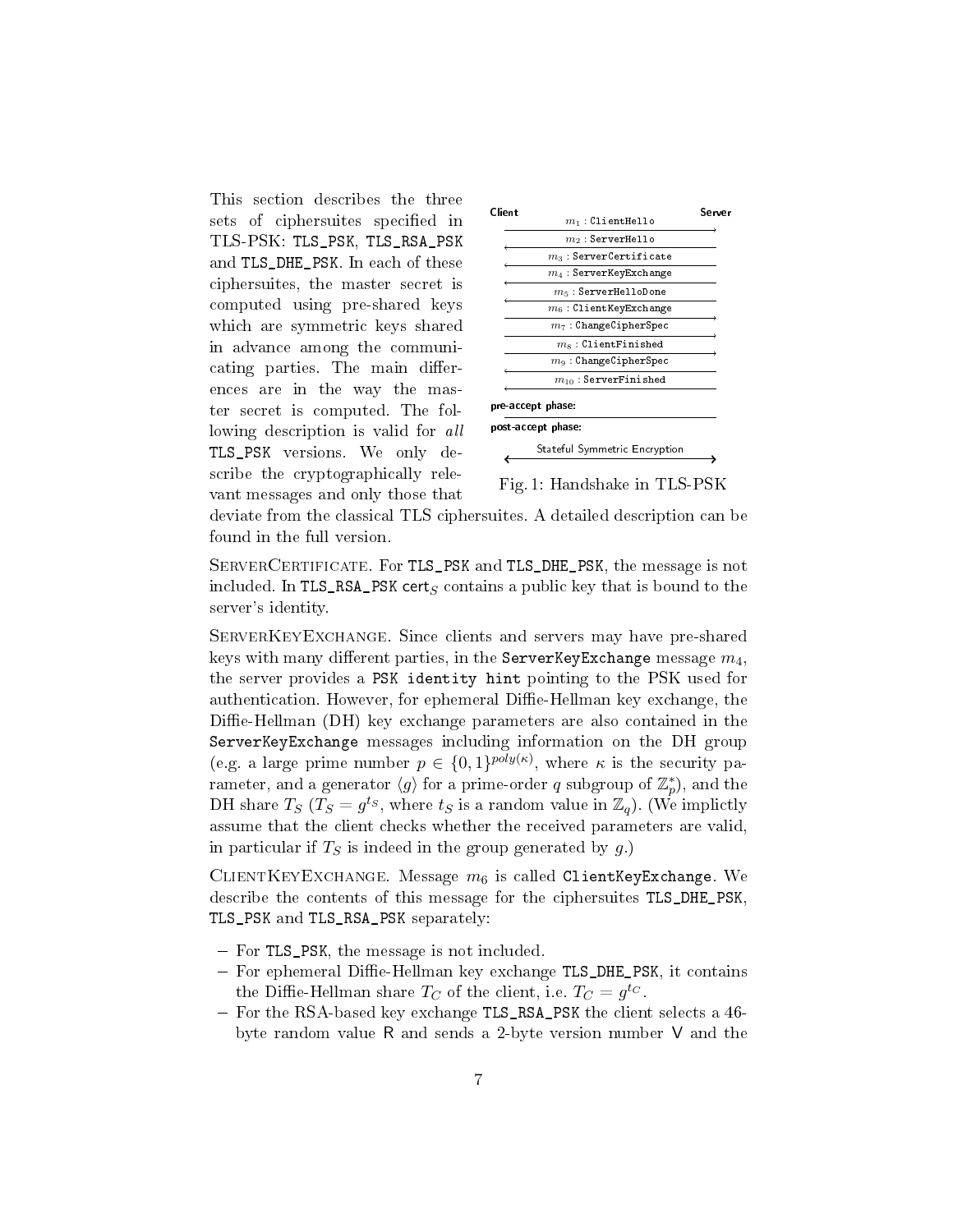46-byte random value R encrypted under the server's RSA public key to the server.

Also, the client sends an identifier for the pre-shared key it is going to use when communicating with the server. This information is called PSK identity.

COMPUTING THE MASTER SECRET. According to the original specification, released as RFC 4279 [\[14\]](#page-17-12), the key derivation function of TLS, denoted here as  $PRF_{TLS}$ , is used when constructing the master secret. PRFTLS takes as input a secret, a seed, and an identifying label and produces an output of arbitrary length. We first describe the generic computation of the master secret ms for all ciphersuites using pre-shared keys. Then, a detailed description of all cases (TLS\_PSK, TLS\_DHE\_PSK, and TLS\_RSA\_PSK) is provided. The *master secret ms* is computed as follows:

$$
ms := \mathsf{PRF}_{\mathsf{TLS}}(pms, label_1 || r_C || r_S) \tag{1}
$$

- TLS\_PSK case: For TLS\_PSK, the client/server is able to compute the master secret ms using the pre-master secret pms, from which all further secret values are derived. If the PSK is N bytes long, the pms consists of the 2-byte representation (uint16) of the integer value N, N zero bytes, the 2-byte representation of N once again, and the PSK itself, i.e.  $pms := N||0...0||N||PSK$ . Since the first half of pms is constant for any PSK we get for TLS\_PSK that the entire security of  $PRF_{TLS}$ only relies on the second half of pms.
- $-$  TLS\_DHE\_PSK case: Let  $Z$  be the value produced for DH-based ciphersuites, i.e.  $Z = g^{t_S t_C} = T_C^{t_S} = T_S^{t_C}$ . The  $pms$  consists of a concatenation of four values: the uint16  $len_Z$  indicating the length of  $Z, Z$  itself, the uint16  $len_{PSK}$  showing the length of the PSK, and the PSK itself:  $pms := len_Z||Z||len_{PSK}||PSK$ .
- $-$  TLS\_RSA\_PSK case: First, the pre-master secret concatenates the uint16 constant  $C = 48$ , the 2-byte version number V, a 46-byte random value R, the uint 16  $len_{PSK}$  containing the length of the PSK, and the PSK itself, i.e.  $pms := C||V||R||len_{PSK}||PSK$ .

### 3.1 On the Security of  $PRF_{TLS}$

In our security proof of TLS\_PSK, we assume that the pseudo-random function of TLS (PRF<sub>TLS</sub>) that is used for the computation of the mastersecret constitutes a secure PRF in the standard model when applied with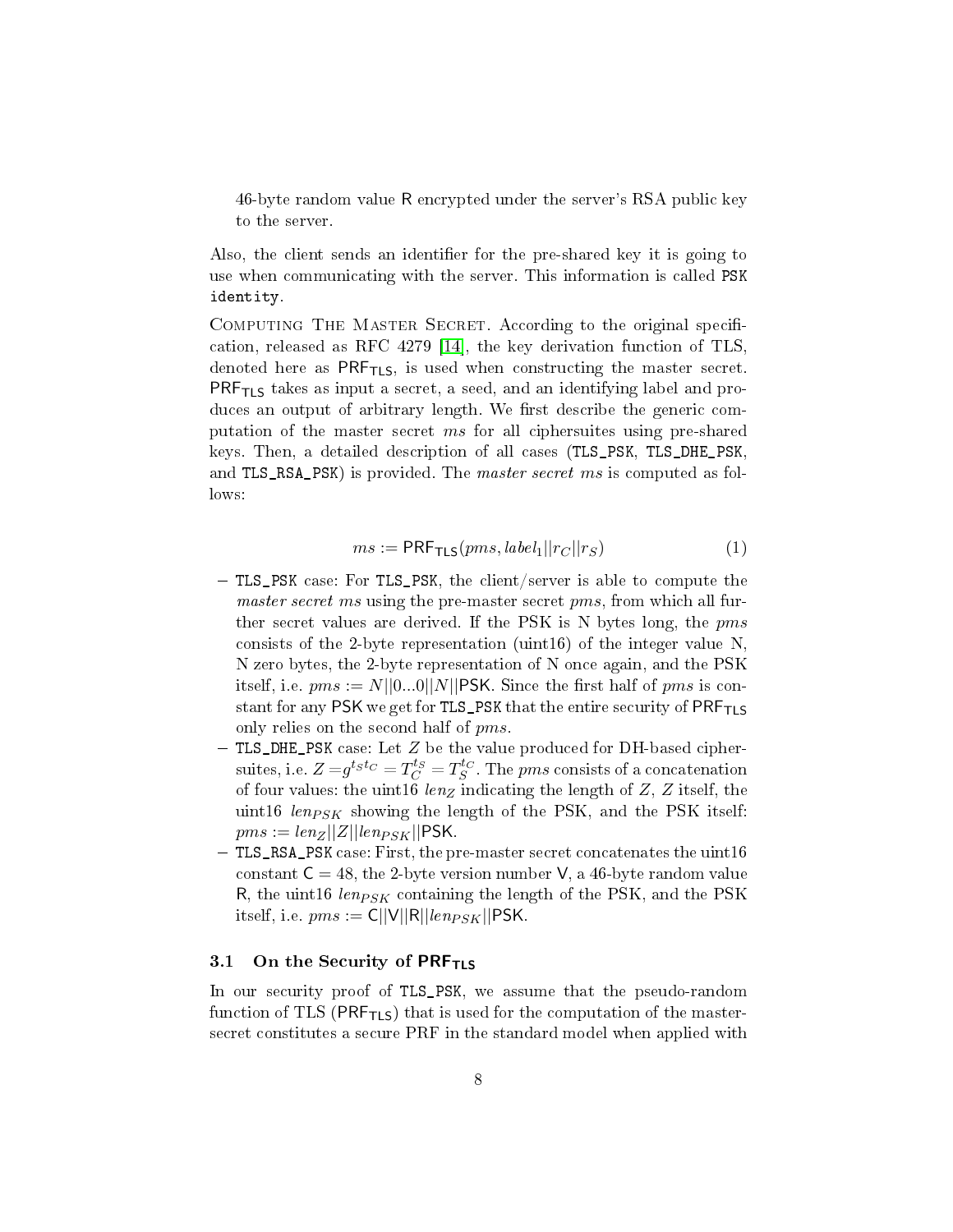pms as the key. However to prove (asymmetric) perfect forward secrecy in TLS\_DHE\_PSK and TLS\_RSA\_PSK, we assume that  $PRF_{TLS}$  constitutes a secure DPRF (in the standard model) where the key space of the DPRF consists of the key space of the pre-shared key and the key space of the freshly generated RSA or Diffie-Hellman secret. Unfortunately, existing results do not *directly* prove that  $PRF_{TLS}$  as used in TLS-PSK is a secure DPRF. Nevertheless, they might in some cases serve as a strong indicator of the security of  $PRF_{TLS}$ . We provide a more detailed analysis of the plausibility of this assumption in the full version.

#### 4 ACCE protocols

In this section, we present an extension of the formal security model for two party authenticated and confidential channel establishment (ACCE) protocols introduced by JKSS [\[17\]](#page-17-9) to also cover scenarios with pre-shared, symmetric keys. Additionally, we extend the model to also address PKIrelated attacks that exploit that the adversary does not have to prove knowledge of the secret key when registering a new public key [\[5\]](#page-16-10). (In [\[25\]](#page-17-15) such attacks are generally called strong-key substitution attacks.) For better comparison with JKSS we will subsequently use boxes to highlight state variables that are essentially new in our model.

In this model, while emulating the real-world capabilities of an active adversary, we provide an 'execution environment' for adversaries following the tradition of the seminal work of Bellare and Rogaway [\[3\]](#page-16-4) and its extensions [\[4](#page-16-11)[,8,](#page-16-12)[21,](#page-17-16)[23](#page-17-17)[,17\]](#page-17-9). Let  $\mathcal{K}_0 = \{0,1\}^{\kappa}$  be the key space of the session key and  $\mathcal{K}_1 = \{0,1\}^{\kappa}$  be the key space of the pre-shared keys.

*Execution Environment.* In the following let  $\ell, d \in \mathbb{N}$  be positive integers. In the execution environment, we fix a set of  $\ell$  honest parties  $\{P_1, \ldots, P_\ell\}.$ Each party is either identified by index  $i$  in the security experiment or a unique, fixed-length string  $id_i$  (which might appear in the protocol flows).

To cover authentication with symmetric keys, we extend the state of each party to also include pre-shared keys. Each party holds (symmetric) pre-shared keys with all other parties. We denote with  $PSK_{i,j} = PSK_{j,i}$  the symmetric key shared between parties  $P_i$  and  $P_j$ . Each party  $P_i$  with  $i \in$  $\{1,\ldots,\ell\}$  also has access to a long-term public/private key pair  $(pk_i, sk_i)$ . Formally, each party maintains the state variables given in Table [1.](#page-9-0)

The first two variables,  $sk_i$  and  $\mathsf{PSK}_i$ , are used to store keys that are used in the protocol execution while the remaining variables are solely used to define security. (When defining security the latter are additionally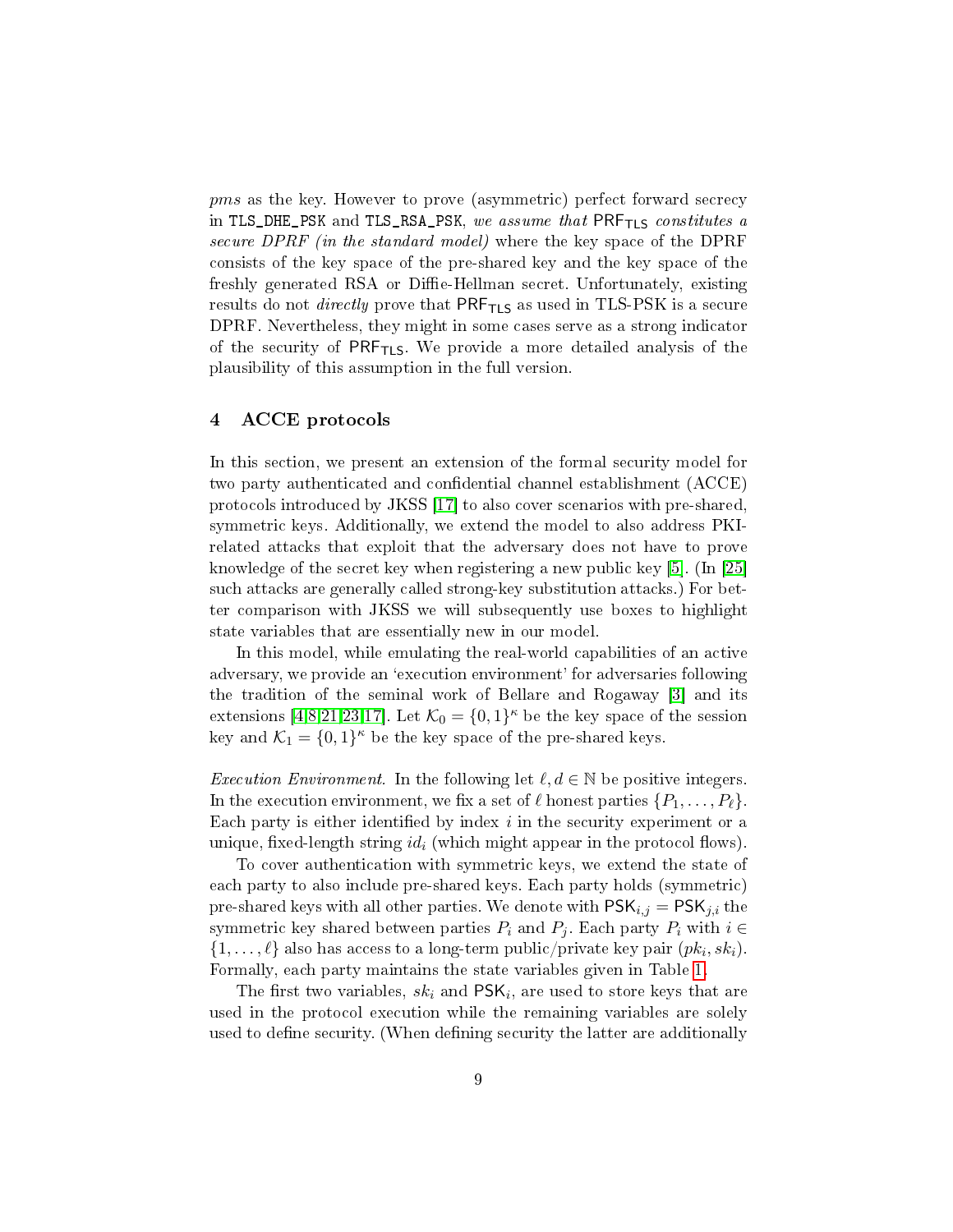<span id="page-9-0"></span>

|                                     | Variable Description                                                                                  |  |
|-------------------------------------|-------------------------------------------------------------------------------------------------------|--|
| $sk_i$                              | stores the secret key of a public key pair $(pk_i, sk_i)$                                             |  |
| $PSK_i$                             | a vector which contains an entry $PSK_{i,j}$ per party $P_i$                                          |  |
| $\tau_i$                            | denotes, that sk <sub>i</sub> was corrupted after the $\tau_i$ -th query of A                         |  |
| $f_i$                               | a vector denoting the freshness of all pre-shared keys,                                               |  |
|                                     | containing one entry $f_{i,j} \in \{\text{exposed}, \text{fresh}\}\$ for each entry in $\text{PSK}_i$ |  |
| Table 1: Internal States of Parties |                                                                                                       |  |

managed and updated by the challenger.) The variables of each party  $P_i$ will be initialized according to the following rules:

- The long-term key pair  $(\mathit{pk}_i, \mathit{sk}_i)$  and pre-shared key vector  $\mathsf{PSK}_i$  are chosen randomly from the key space. For all parties  $P_i, P_j$  with  $i, j \in$  $\{1,\ldots,\ell\}$  and with  $i \neq j$ , and pre-shared keys  $\mathsf{PSK}_i$  it holds that  $PSK_{i,j} = PSK_{j,i}$  and  $PSK_{i,i} := \emptyset$ .
- All entries in  $f_i$  are set to fresh.
- $-\tau_i$  is set to  $\tau_i := \infty$ , which means that all parties are initially not corrupted.

In the following, we will call party  $P_i$  uncorrupted iff  $\tau_i = \infty$ . Thus, we do not consider a dedicated variable that holds the corruption state of the secret key  $sk_i$ . Each honest party  $P_i$  can sequentially and concurrently execute the protocol multiple times. This is modeled by a collection of oracles  $\{\pi_i^s : i \in [\ell], s \in [d]\}$ . Oracle  $\pi_i^s$  behaves as party  $P_i$  carrying out a process to execute the s-th protocol instance with some partner  $P_j$ (which is determined during the protocol execution). All oracles of  $P_i$  have access to the long-term keys  $sk_i$  and  $\mathsf{PSK}_i$  with  $j \in \{1, \ldots, \ell\}$ . Moreover, we assume each oracle  $\pi_i^s$  maintains a list of independent internal state variables with the semantics given in Table [2.](#page-9-1) The variables  $\Phi_i^s$ , Pid $_i^s$ ,  $\rho_i^s$ ,

<span id="page-9-1"></span>

| Variable                                                | Description                                                                              |  |
|---------------------------------------------------------|------------------------------------------------------------------------------------------|--|
| $\varPhi_i^s$                                           | denotes $\pi_i^{s}$ 's execution-state in {negotiating, accept, reject}                  |  |
| $Pid_i^s$                                               | stores the identity of the intended communication partner                                |  |
| $\rho_i^s$                                              | denotes the role $\rho_i^s \in \{\text{Client}, \text{Server}\}\$                        |  |
| $\mathsf{K}_i^s = (k_{\mathsf{enc}}, k_{\mathsf{dec}})$ | stores the application keys $\mathsf{K}_{i}^{s}$                                         |  |
|                                                         | $\mathsf{St}_i^s = (u, v, st_e, st_d, C) $ stores the current states of the sLHAE scheme |  |
| $\mathsf{T}_i^s$                                        | records the transcript of messages sent and received by $\pi_i^s$                        |  |
| $\mathsf{kst}_i^s$                                      | denotes the freshness $kst_i^s \in \{\text{exposed}, \text{fresh}\}\$ of the session key |  |
| $b_i^s$                                                 | stores a bit $b \in \{0, 1\}$ used to define security                                    |  |

Table 2: Internal States of Oracles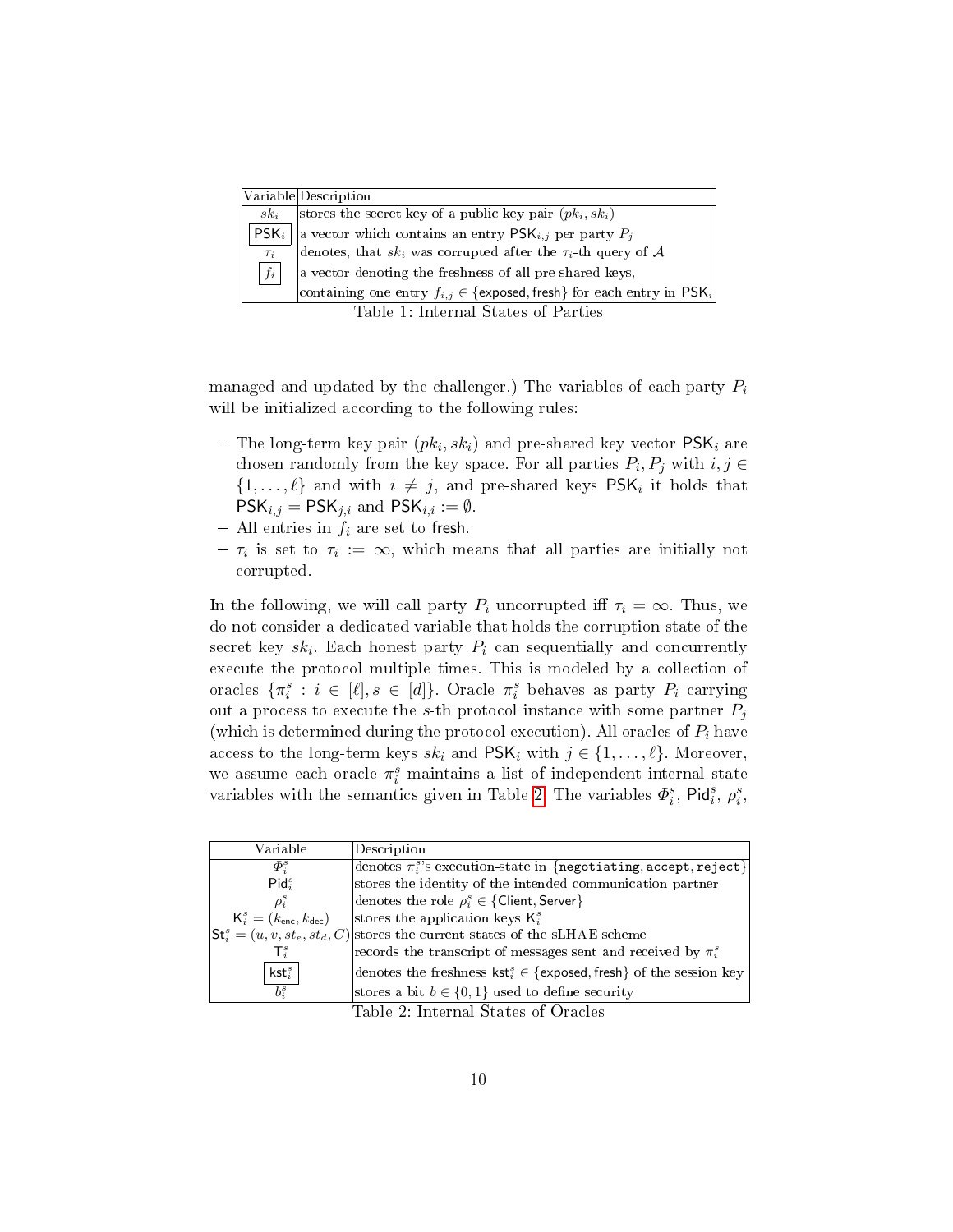$\mathsf{K}_i^s$ ,  $st_e, st_d$ , and  $\mathsf{T}_i^s$  are used by the oracles to execute the protocol. The remaining variables are only used to define security. The variables of each oracle  $\pi_i^s$  will be initialized by the following rules:

- The execution-state  $\Phi_i^s$  is set to negotiating.
- The variable  $kst_i^s$  is set to fresh.
- The bit  $b_i^s$  is chosen at random.
- The counters  $u, v$  are initialized to 0.
- All other variables are set to only contain the empty string  $\emptyset$ .

At some point, each oracle  $\pi_i^s$  completes the execution with a decision state  $\Phi_i^s \in \{\texttt{accept}, \texttt{reject}\}$ . Furthermore, we will always assume (for simplicity) that  $\mathsf{K}_{i}^{s} = \emptyset$  if an oracle has not reached accept-state (yet).

Matching Conversations. To formalize the notion that two oracles engage in an on-line communication, we define partnership via *matching conver*sations as proposed by Bellare and Rogaway [\[3\]](#page-16-4). We use the variant by JKSS.

**Definition 2.** We say that an oracle  $\pi_i^s$  has a matching conversation to oracle  $\pi_j^t$ , if

 $\pi^s_i$  has sent all protocol messages and  $\mathsf{T}^t_j$  is a prefix of  $\mathsf{T}^s_i$ , or  $-\pi_j^t$  has sent all protocol messages and  $\bar{\mathsf{T}}^s_i = \mathsf{T}^t_j$ .

To keep our definition of ACCE protocols general we do not consider protocol-specific definitions of partnership like for example  $[22]$  who define partnership of TLS sessions using only the first three messages exchanged in the handshake phase.

Adversarial Model. An adversary  $A$  in our model is a PPT taking as input the security parameter  $1^{\kappa}$  and the public information (e.g. generic description of above environment), which may interact with these oracles by issuing the following queries.

Send $\mathsf{P}^{\mathsf{re}}(\pi_i^s, m)$ : This query sends message m to oracle  $\pi_i^s$ . The oracle will respond with the next message  $m^*$  (if there is any) that should be sent according to the protocol specification and its internal states.

After answering a Send<sup>pre</sup> query, the variables  $(\Phi_i^s, \text{Pid}_i^s, \rho_i^s, K_i^s, T_i^s)$  will be updated depending on the protocol specification. This query is essentially defined as in JKSS.

RegisterParty( $\mu, pk_\mu, [psk]$ ): This query allows A to register a new party with a new identity  $\mu$  and a static public key  $(pk_{\mu})$  to be used for party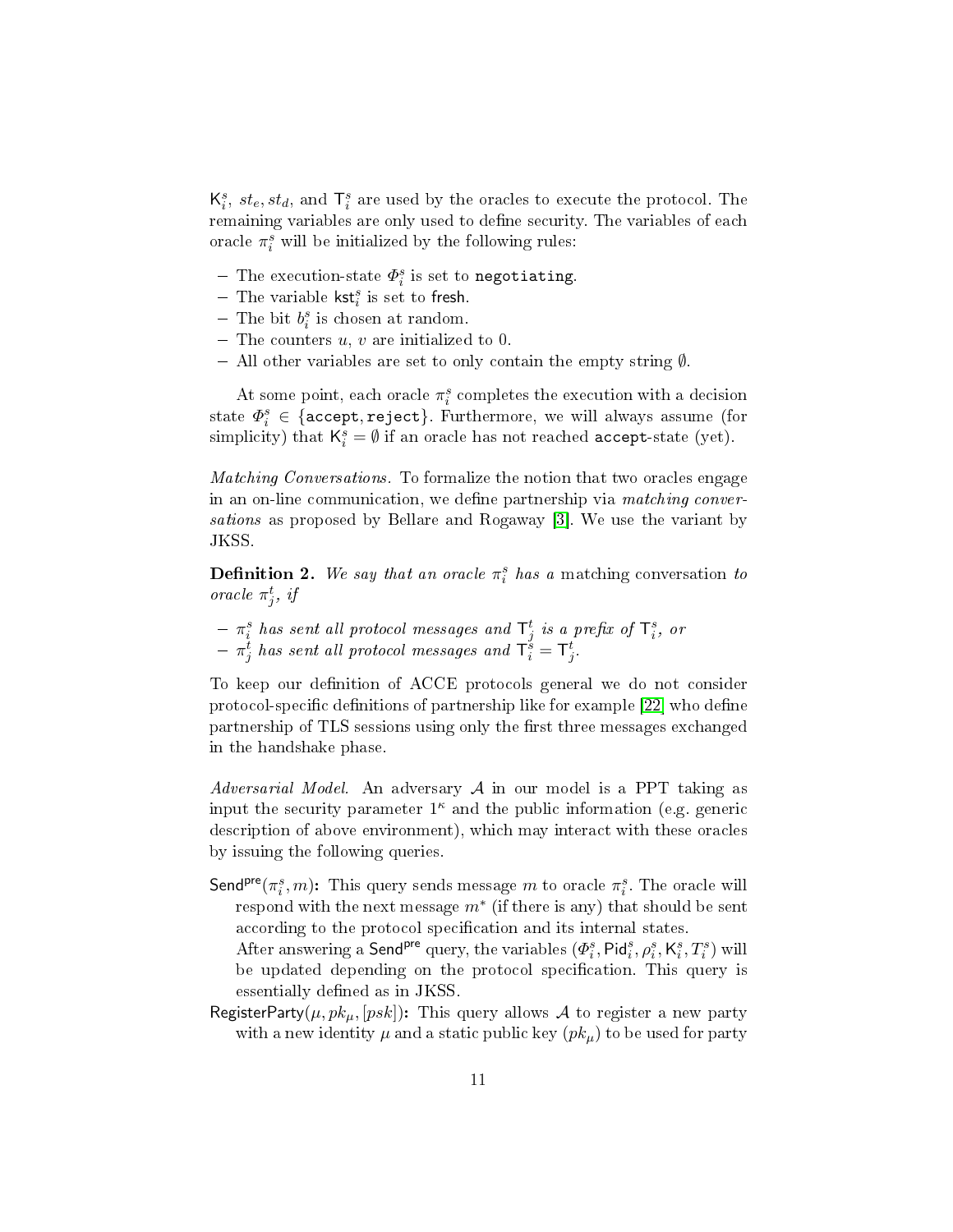$P_\mu$ . In response, if the same identity  $\mu$  is already registered (either via a RegisterParty-query or  $\mu \in [\ell]$ ), a failure symbol  $\bot$  is returned. Otherwise, a new party  $P_{\mu}$  is added with the static public key  $pk_{\mu}$ . The secret key  $sk_{\mu}$  is set to a constant. The parties registered by this query are considered corrupted and controlled by the adversary. If RegisterParty is the  $\tau'$ -th query of the adversary,  $P_\mu$  is initialized with  $\tau_{\mu} = \tau'$ . If the adversary also provides a pre-shared key psk, then this key will be implemented for every party  $P_i$  with  $i \in [\ell]$  as key PSK<sub>i, $\mu$ </sub>.<sup>[5](#page-11-0)</sup> Otherwise, the simulator chooses a random key  $psk \stackrel{\$}{\leftarrow} \{0,1\}^{\kappa}$  and sets  $PSK_{i,\mu} = PSK_{\mu,i} := psk$  for all parties  $P_i$  before outputting psk. The corresponding entries  $f_{i,\mu}$  in the vectors of the other parties  $P_i$  with  $i \in [\ell]$  are set to exposed. Via this query we extend the ACCE model of JKSS to also model key registration.

- RevealKey $(\pi_i^s)$ : Oracle  $\pi_i^s$  responds to a RevealKey-query with the contents of variable  $\mathsf{K}_{i}^{s}$ , the application keys. At the same time the challenger sets  $\mathsf{kst}_{i}^s = \mathsf{exposed}$ . If at the point when  $\mathcal A$  issues this query there exists another oracle  $\pi_j^t$  having matching conversation to  $\pi_i^s$ , then we also set  $kst_j^t =$  exposed for  $\pi_j^t$ . This query slightly deviates from JKSS.<sup>[6](#page-11-1)</sup>.
- Corrupt $(P_i, [P_j])$ : Depending on the second input parameter, oracle  $\pi_i^1$ responds with certain long-term secrets of party  $P_i.$  This query extends the corruption capabilities of JKSS to symmetric keys.
	- $-$  If  $\mathcal A$  queries  $\mathsf{Corrupt}(P_i)$  or  $\mathsf{Corrupt}(P_i,\emptyset)^7,$  $\mathsf{Corrupt}(P_i,\emptyset)^7,$  $\mathsf{Corrupt}(P_i,\emptyset)^7,$  oracle  $\pi^1_i$  returns the long-term secret key  $sk_i$  of party  $P_i$ . If this query is the  $\tau$ -th query issued by A, then we say that  $P_i$  is  $\tau$ -corrupted and  $\pi_i^1$  sets  $\tau_i := \tau$ .
	- If A queries  $\textsf{Corrupt}(P_i, P_j)$ , oracle  $\pi^1_i$  returns the symmetric preshared key  $PSK_{i,j}$  stored in  $PSK_i$  and sets  $f_{i,j} :=$  exposed.
	- $-$  If  ${\mathcal A}$  queries  ${\sf Corrupt}(P_i,{\top}),$  oracle  $\pi^1_i$  returns the vector  ${\sf PSK}_i$  and sets  $f_{i,j} :=$  exposed for all entries  $f_{i,*} \in f_i$ .
- Encrypt( $\pi_i^s, m_0, m_1$ , len, H): This query takes as input two messages  $m_0$ and  $m_1,$  length parameter len, and header data  $H$ . If  $\varPhi_i^s\neq {\tt accept}$  then  $\pi^s_i$  returns  $\bot$ . Otherwise, it proceeds as depicted in Figure [2,](#page-12-0) depending on the random bit  $b_i^s \stackrel{\$}{\leftarrow} \{0,1\}$  sampled by  $\pi_i^s$  at the beginning of the

<span id="page-11-0"></span> $5$  This is just for simplicity. Modeling different pre-shared keys between the registered party and every other party is equivalent to registering multiple parties with a single shared key each.

<span id="page-11-1"></span><sup>&</sup>lt;sup>6</sup> JKSS implicitly located the specification of when to set  $kst_j^t =$  exposed into the security definition.

<span id="page-11-2"></span><sup>&</sup>lt;sup>7</sup> The party  $P_i$  is not adversarially controlled.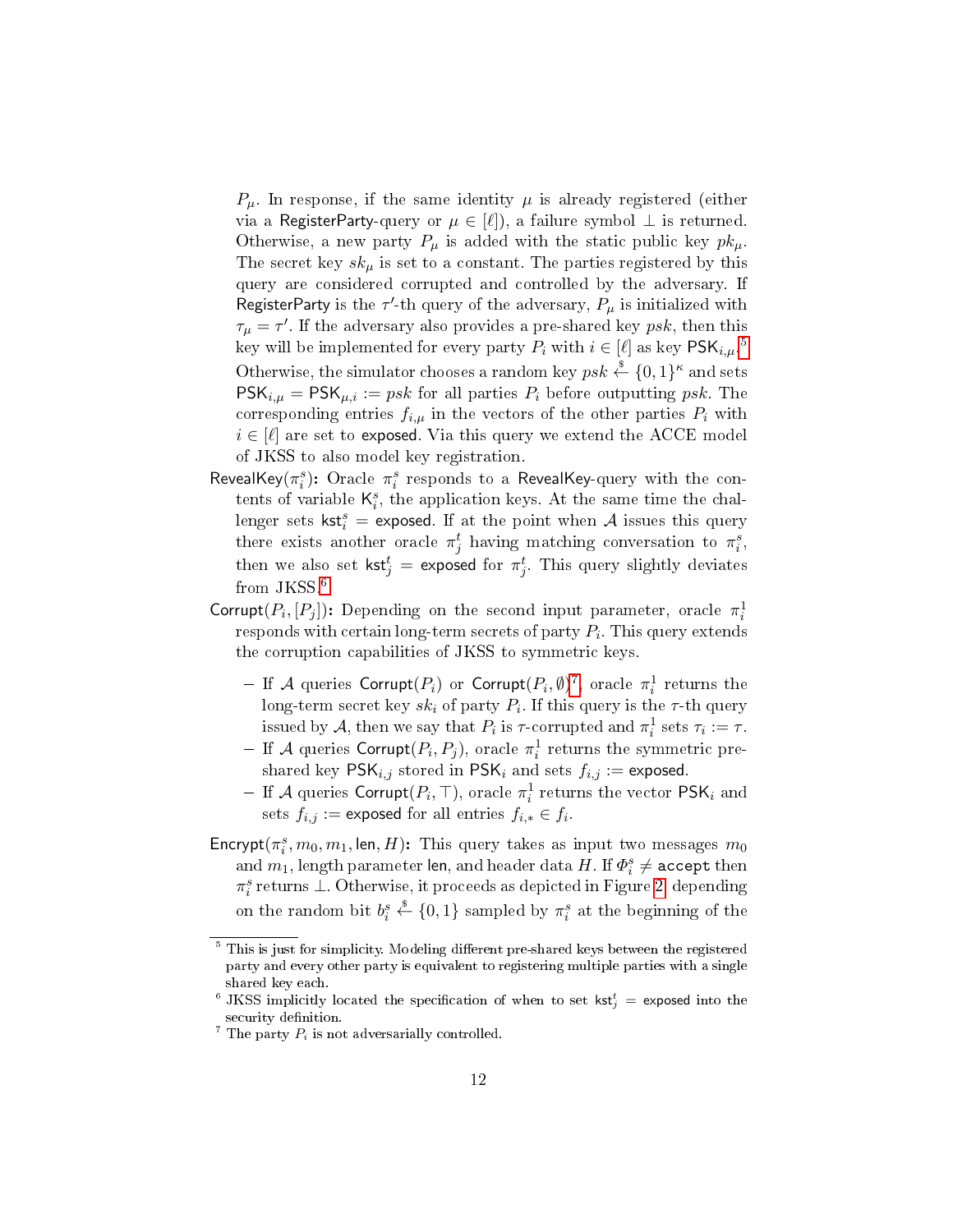game and the internal state variables of  $\pi_i^s$ . This query is essentially defined as in JKSS.

Decrypt( $\pi_i^s$ , C, H): This query takes as input a ciphertext C and header data H. If  $\pi_i^s$  has  $\Phi_i^s \neq$  'accept' then  $\pi_i^s$  returns  $\bot$ . Otherwise, it proceeds as depicted in Figure [2.](#page-12-0) This query is essentially defined as in JKSS.

<span id="page-12-0"></span>

| Encrypt $(\pi_i^s, m_0, m_1, \text{len}, H)$ :                                                                                                                                                                  | Decrypt $(\pi_i^s, C, H)$ :                  |  |  |
|-----------------------------------------------------------------------------------------------------------------------------------------------------------------------------------------------------------------|----------------------------------------------|--|--|
| $u := u + 1$                                                                                                                                                                                                    | $\overline{v:=v+1}$                          |  |  |
| $(C^{(0)}, st_e^{(0)}) \stackrel{\$}{\leftarrow}$ StE.Enc $(k_{\text{enc}}^{\rho}, \text{len}, H, m_0, st_e)$   If $b_i^s = 0$ , then return $\perp$                                                            |                                              |  |  |
| $(C^{(1)}, st_e^{(1)}) \overset{\$}{\leftarrow} \mathsf{StE}.\mathsf{Enc}(k_{\mathsf{enc}}^{\rho}, \mathsf{len}, H, m_1, st_e) \mid (m, st_d) = \mathsf{StE}.\mathsf{Dec}(k_{\mathsf{dec}}^{\rho}, H, C, st_d)$ |                                              |  |  |
| If $C^{(0)} = \perp$ or $C^{(1)} = \perp$ then return $\perp$                                                                                                                                                   | If $v > u$ or $C \neq C_v$ or $H \neq H_v$ , |  |  |
| $(C_u, H_u, st_e) := (C^{(b)}, H, st_e^{(b)})$                                                                                                                                                                  | then phase $:= 1$                            |  |  |
| Return $C_u$                                                                                                                                                                                                    | If phase = 1 then return $m$                 |  |  |
|                                                                                                                                                                                                                 |                                              |  |  |
| Here $u, v, b_i^s, \rho, k_{\text{enc}}^{\rho}, k_{\text{dec}}^{\rho}, C$ denote the values stored in the internal variables of $\pi_i^s$ .                                                                     |                                              |  |  |

Fig. 2: Encrypt and Decrypt oracles in the ACCE security experiment.

**Definition 3** (Correctness). We say that an ACCE protocol  $\Pi$  is correct, if for any two oracles  $\pi_i^s$ ,  $\pi_j^t$  that have matching conversations with  $\mathsf{Pid}_i^s =$ j and  $\operatorname{\sf Pid}^t_j=i$  and  $\varPhi^s_i=$  accept and  $\varPhi^t_j=$  accept it always holds that  $\mathsf{K}_i^s = \mathsf{K}_j^t$ .

Secure ACCE Protocols. We define security via an experiment played between a challenger  $\mathcal C$  and an adversary  $\mathcal A$ .

SECURITY GAME. Assume there is a global variable *pinfo* which stores the role information of each party for the considered protocol  $\pi$ <sup>[8](#page-12-1)</sup>. In the game, the following steps are performed:

1. Given the security parameter  $\kappa$ , C implements the collection of oracles  $\{\pi_i^s : i, j \in [\ell], s \in [d]\}$  with respect to  $\Pi$  and *pinfo*. In this process, C generates long-term keys  $PSK_i$  for all parties  $i \in [\ell]$ . Next it additionally generates long-term key pairs  $(pk_i, sk_i)$  for all parties  $i \in [\ell]$ that require them (e.g. if the corresponding party is a server in the **TLS\_RSA\_PSK** protocol). Finally, C gives all identifiers  $\{id_i\}$ , all public keys (if any), and *pinfo* to  $\mathcal{A}$ .

<span id="page-12-1"></span><sup>&</sup>lt;sup>8</sup> This information is simply used to determine which party also holds asymmetric key pairs besides the shared symmetric keys.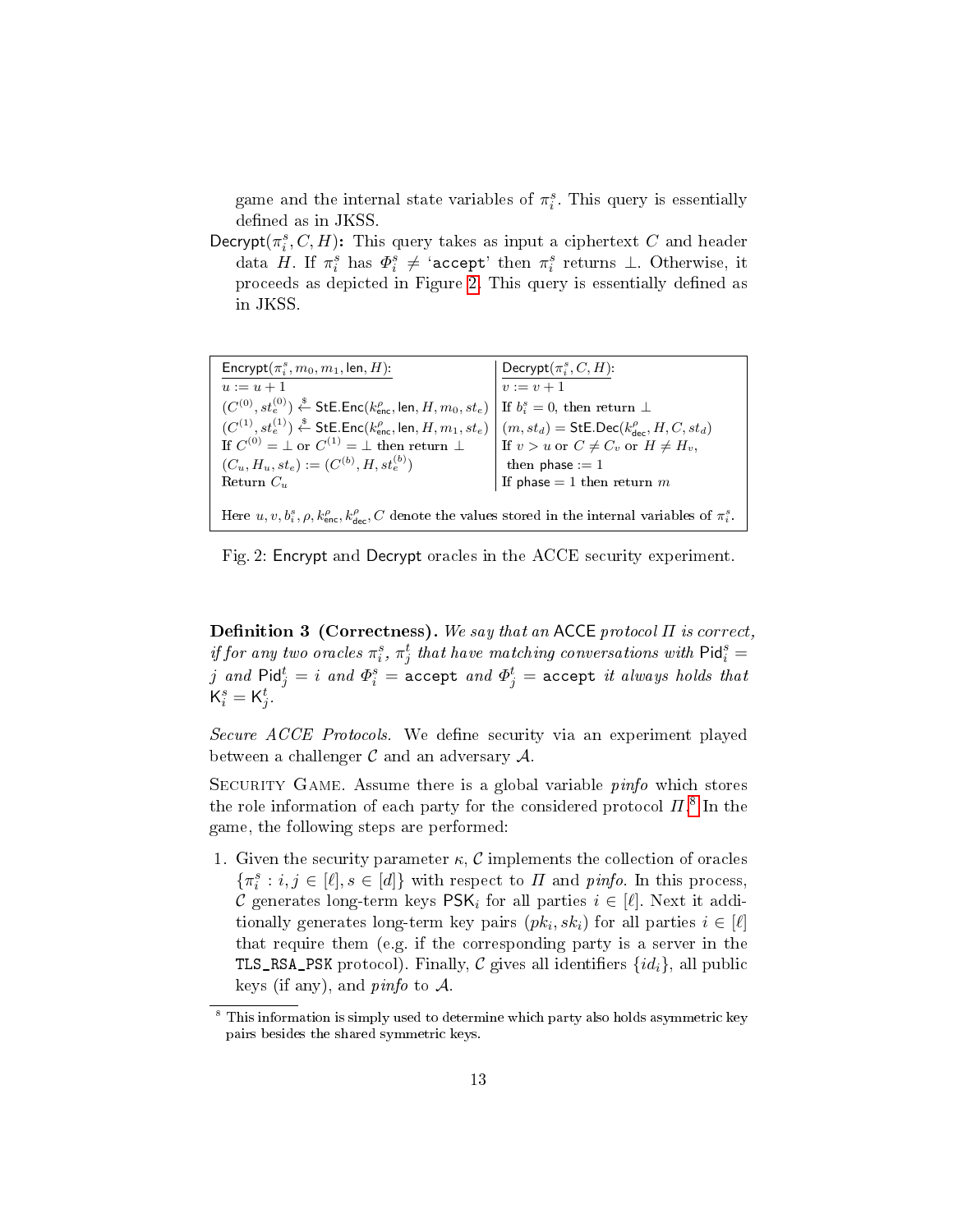- 2. Next the adversary may start issuing Send<sup>pre</sup>, RevealKey, Corrupt, Encrypt, Decrypt, and RegisterParty queries.
- 3. At the end of the game, the adversary outputs a triple  $(i, s, b')$  and terminates.

In the following, we provide a general security definition for ACCE protocols. It will subsequently be referred to when formalizing specific definitions for ACCE protocols that provide no forward secrecy, perfect forward secrecy or asymmetric perfect forward secrecy. We have tried to keep the details of the execution environment and the definition of security close to that of JKSS. Intuitively, our security definition mainly differs from JKSS in that it considers adversaries that also have access to the new RegisterParty query and the extended Corrupt query.

<span id="page-13-1"></span>**Definition 4 (ACCE Security).** We say that an adversary  $(t, \epsilon)$ -breaks an  $ACCE$  protocol, if  $A$  runs in time t, and at least one of the following two conditions holds:

- 1. When A terminates, then with probability at least  $\epsilon$  there exists an oracle  $\pi_i^s$  such that
	- $-\pi_i^s$  'accepts' with  $\mathsf{Pid}_i^s = j$  when A issues its  $\tau_0$ -th query, and
	- $-$  both  $P_i$  and the intended partner  $P_j{}^9$  $P_j{}^9$  are not corrupted throughout the security game and
	- $\pi_i^s$  has internal state kst $_i^s =$  fresh, and
	- $-$  there is no unique oracle  $\pi_j^t$  such that  $\pi_i^s$  has a matching conversation to  $\pi_j^t$ .

If an oracle  $\pi_i^s$  accepts in the above sense, then we say that  $\pi_i^s$  accepts maliciously.

- 2. When A terminates and outputs a triple  $(i, s, b')$  such that
	- $\pi_i^s$  'accepts' with a unique oracle  $\pi_j^t$  such that  $\pi_i^s$  has a matching conversation to  $\pi_j^t$  – when A issues its  $\tau_0$ -th query, and
	- $-$  A did not issue a RevealKey-query to oracle  $\pi_i^s$  nor to  $\pi_j^t$ , i.e.  $\mathsf{kst}_{i}^{s} = \mathsf{fresh}, \text{ and}$

 $-P_i$  is  $\tau_i$ -corrupted and  $P_j$  is  $\tau_j$ -corrupted,

then the probability that  $b'$  equals  $b_i^s$  is bounded by

$$
\left|\Pr[b_i^s = b'] - 1/2\right| \ge \epsilon.
$$

If adversary A outputs  $(i, s, b')$  with  $b' = b_i^s$  and the above conditions are met, we say that  $A$  answers the encryption-challenge correctly.

<span id="page-13-0"></span>The party  $P_j$  is not adversarially corrupted, i.e.  $j \in [\ell]$ . This means that  $P_j$  has not been registered by a RegisterParty query. Otherwise  $A$  may obtain all corresponding secure keys and trivially make oracle  $\pi_i^s$  accept.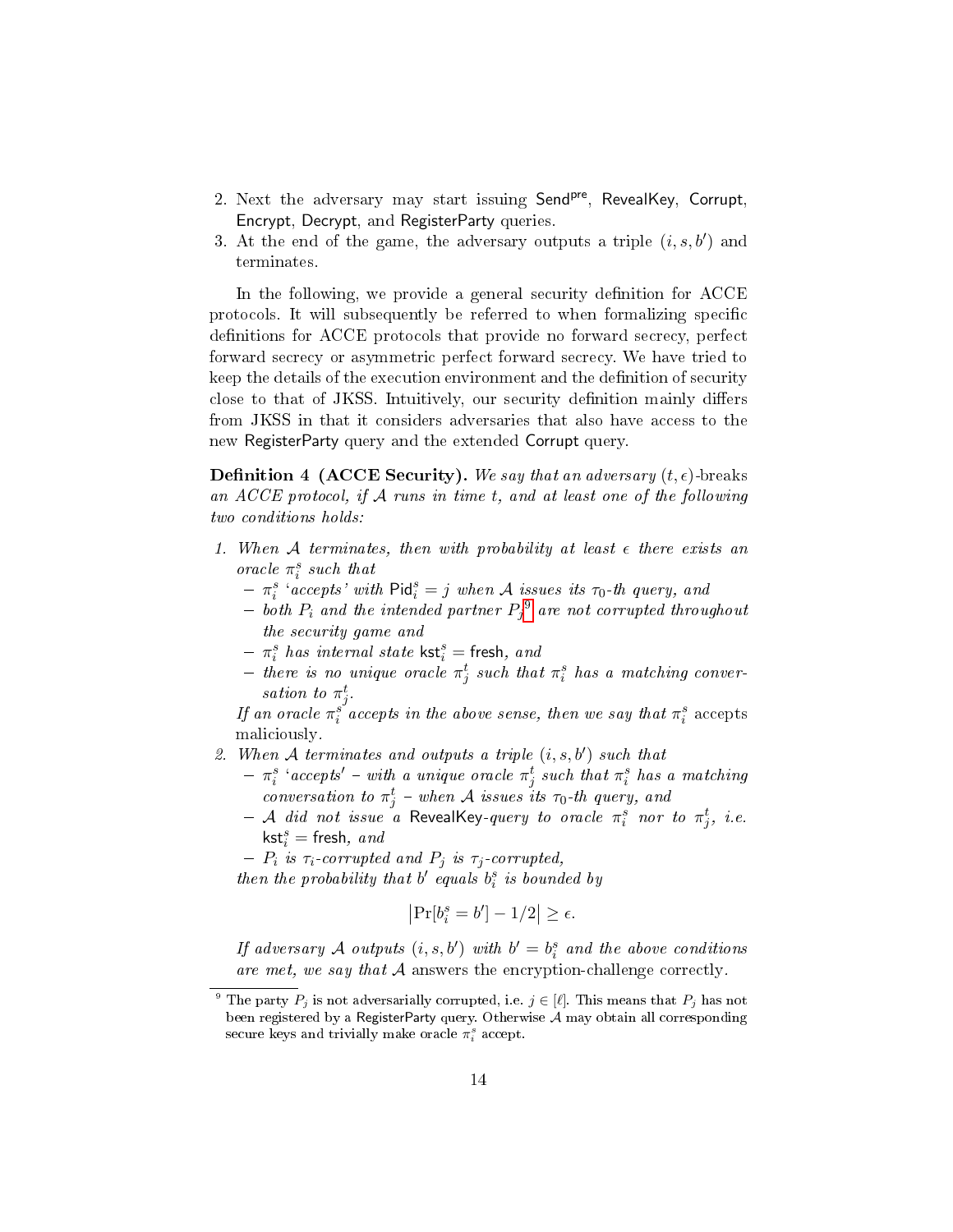We say that the ACCE protocol is  $(t, \epsilon)$ -secure, if there exists no adversary that  $(t, \epsilon)$ -breaks it.

<span id="page-14-0"></span>Let us now define security more concretely. We consider three levels of forward secrecy. We start with a basic security definition for protocols that do not provide any form of forward secrecy.

Definition 5 (ACCE Security without Forward Secrecy). We say that an ACCE protocol is  $(t, \epsilon)$ -secure without forward secrecy (NoFS), if it is  $(t, \epsilon)$ -secure with respect to Definition [4](#page-13-1) and  $\tau_i = \tau_j = \infty$ .

The next definition considers PFS in the classical sense for both, client and server, as in JKSS.

<span id="page-14-1"></span>Definition 6 (ACCE Security with Perfect Forward Secrecy). We say that an ACCE protocol is  $(t, \epsilon)$ -secure with perfect forward secrecy (PFS), if it is  $(t, \epsilon)$ -secure with respect to Definition [4](#page-13-1) and  $\tau_i, \tau_j \geq \tau_0$ .

In the following, we provide our new definition of asymmetric perfect forward secrecy which is similar to that of classical perfect forward secrecy except that only the client is allowed to be corrupted after it has accepted.

<span id="page-14-2"></span>Definition 7 (ACCE Security with Asymmetric Perfect Forward **Secrecy).** We say that an ACCE protocol is  $(t, \epsilon)$ -secure with asymmetric perfect forward secrecy (APFS), if it is  $(t, \epsilon)$ -secure with respect to Def-inition [4](#page-13-1) and it holds that  $\tau_i = \infty$  and  $\tau_j \geq \tau_0$  if  $\pi_i^s$  has internal state  $\rho =$  Server or  $\tau_i \ge \tau_0$  and  $\tau_j = \infty$  if  $\pi_i^s$  has internal state  $\rho =$  Client.

## 5 Security Analysis of Pre-Shared Key Ciphersuites for Transport Layer Security

In this section, we present our results for each of the TLS-PSK ciphersuites. Due to space restrictions, the proofs are given in the full version.

**Theorem 1.** Let  $\mu$  be the output length of PRF<sub>TLS</sub> and let  $\lambda$  be the length of the nonces. Assume that  $\mathsf{PRF}_{\mathsf{TLS}}$  is a  $(t, \epsilon_{\mathsf{PRF}})$ -secure  $\mathsf{PRF}$  when keyed with the pre-master secret pms  $:= N||0...0||N||$  PSK or the master secret ms. Suppose the hash function  $H$  is  $(t, \epsilon_H)$ -secure, and the sLHAE scheme is  $(t, \epsilon_{\mathsf{StE}})$ -secure. Then for any adversary that  $(t', \epsilon_{\mathsf{tls}})$ -breaks the TLS\_PSK protocol in the sense of Definition [5](#page-14-0) with  $t \approx t'$  it holds that

$$
\epsilon_{\text{tls}} \leq (d\ell)^2 \left( \frac{1}{2^{\lambda-1}} + 3 \epsilon_{\text{DPRF}} + 3 \epsilon_{\text{PRF}} + 2 \epsilon_{\text{H}} + \frac{1}{2^{\mu-1}} + 6 \epsilon_{\text{StE}} \right).
$$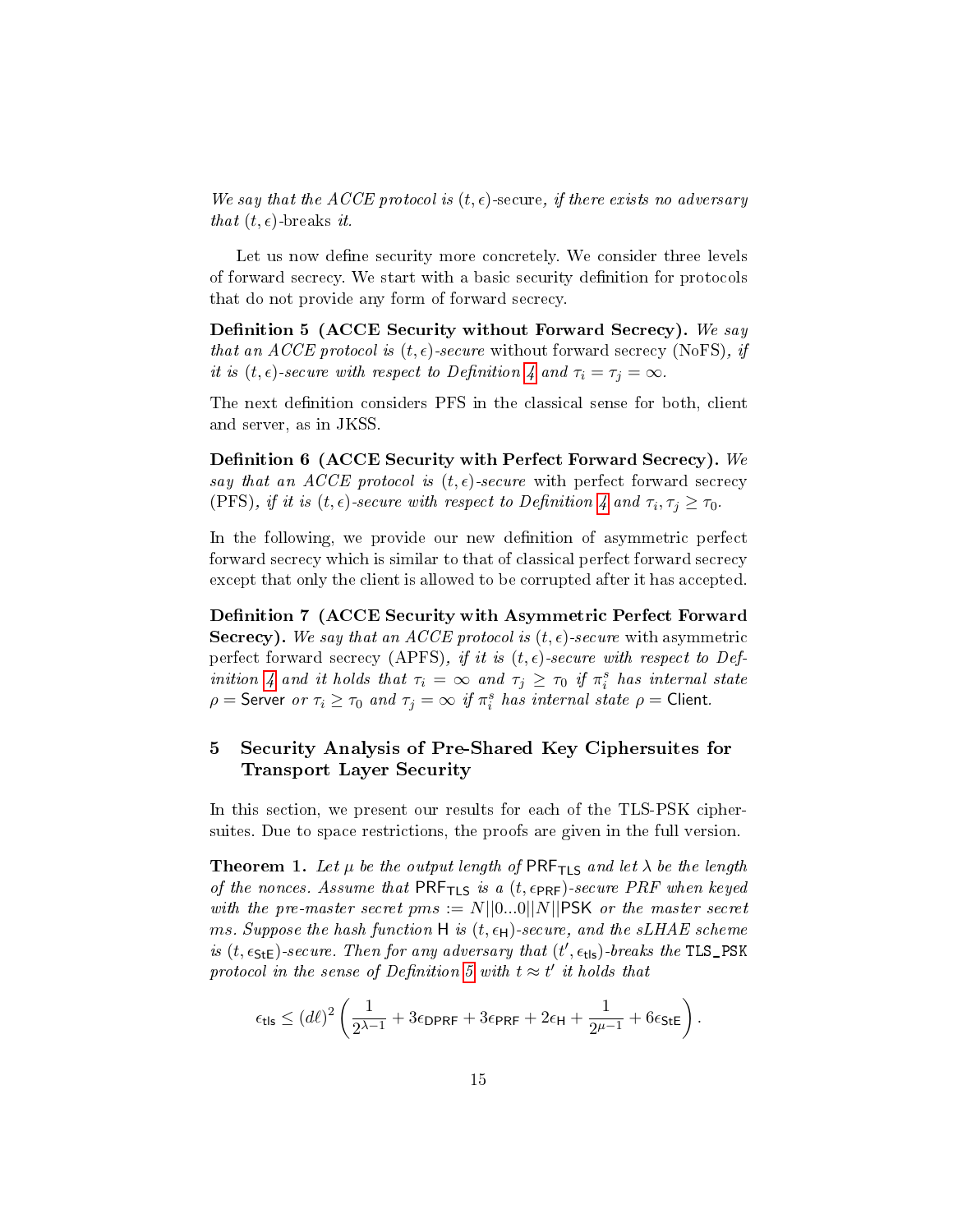**Theorem 2.** Let  $\mu$  be the output length of PRF<sub>TLS</sub> and let  $\lambda$  be the length of the nonces. Assume that PRF<sub>TLS</sub> is a  $(t, \epsilon_{\text{DPRF}})$ -secure DPRF when keyed with the pre-master secret  $pms := \lfloor \frac{en_Z}{Z} \rfloor \lfloor \frac{en_{PSK}}{Pen_{PSK}} \rfloor$  (that consists of the pre-shared secret  $PSK$  and the Diffie-Hellman value  $Z$ ). Assume that  $PRF_{TLS}$  is a  $(t, \epsilon_{PRF})$ -secure  $PRF$  when keyed with the master secret ms. Suppose the hash function H is  $(t, \epsilon_H)$ -secure, the DDHproblem is  $(t, \epsilon_{\text{DDH}})$ -hard in the group G used to compute Z, and the sL-HAE scheme is  $(t, \epsilon_{\textsf{StE}})$ -secure. Then for any adversary that  $(t', \epsilon_{\textsf{tls}})$ -breaks the TLS\_DHE\_PSK protocol in the sense of Definition [6](#page-14-1) with  $t \approx t'$  we get

$$
\epsilon_{\text{tls}} \leq (d\ell)^2 \left( \frac{1}{2^{\lambda-1}} + 3 \epsilon_{\text{DPRF}} + 3 \epsilon_{\text{PRF}} + 2 \epsilon_{\text{H}} + \frac{1}{2^{\mu-1}} + \epsilon_{\text{DDH}} + 6 \epsilon_{\text{StE}} \right).
$$

**Theorem 3.** Let  $\mu$  be the output length of PRF<sub>TLS</sub> and let  $\lambda$  be the length of the nonces. Assume that PRF<sub>TLS</sub> is a  $(t, \epsilon_{\text{DPRF}})$ -secure DPRF when keyed with the pre-master secret pms  $:= C||V||R|| \text{le} n_{PSK}||PSK$  (that consists of the pre-shared key PSK and the random key R that is exchanged between client and server). Assume that  $\mathsf{PRF}_{\mathsf{TLS}}$  is a  $(t, \epsilon_{\mathsf{PRF}})$ -secure  $\mathsf{PRF}$ when keyed with the master secret ms. Suppose the hash function H is  $(t, \epsilon_H)$ -secure, the public key encryption scheme PKE is  $(t, \epsilon_{PKE})$ -secure (IND-CCA). Suppose that the sLHAE scheme is  $(t, \epsilon_{\mathsf{StE}})$ -secure. Then for any adversary that  $(t', \epsilon_{\text{tls}})$ -breaks the TLS\_RSA\_PSK protocol (where the key transport mechanism is implemented via  $PKE$ ) in the sense of Definition [7](#page-14-2) with  $t \approx t'$  it holds that

$$
\epsilon_{\text{tls}} \leq (d\ell)^2 \left( \frac{1}{2^{\lambda-1}} + \epsilon_{\text{PKE}} + 3 \epsilon_{\text{DPRF}} + 3 \epsilon_{\text{PRF}} + 2 \epsilon_{\text{H}} + \frac{1}{2^{\mu-1}} + 6 \epsilon_{\text{StE}} \right).
$$

Technical Overview of the Security Proofs. At a high level, the security proofs are similar to that of JKSS. From a technical standpoint, the security proof of TLS\_PSK is simpler than that of the classical ciphersuites of TLS as security only relies on the secrecy of the pre-shared secrets. Roughly, in the proofs of the classical TLS ciphersuites one additionally has to establish that the key exchange mechanism produces a shared secret in the first place. To prove TLS\_RSA\_PSK and TLS\_DHE\_PSK we exploit the DPRF-security of PRF<sub>TLS</sub>. The challenge is to show that the master secret is indistinguishable from random although the adversary may reveal the pre-shared secret or a freshly generated ephemeral secret. Intuitively, if only one of these values remains unrevealed by the adversary, then at least one input key to the DPRF PRF $_{\text{TLS}}$  is (indistinguishable from) random. Therefore,  $PRF_{TLS}$  computes a random-looking master secret which in turn can be used to derive secure application keys.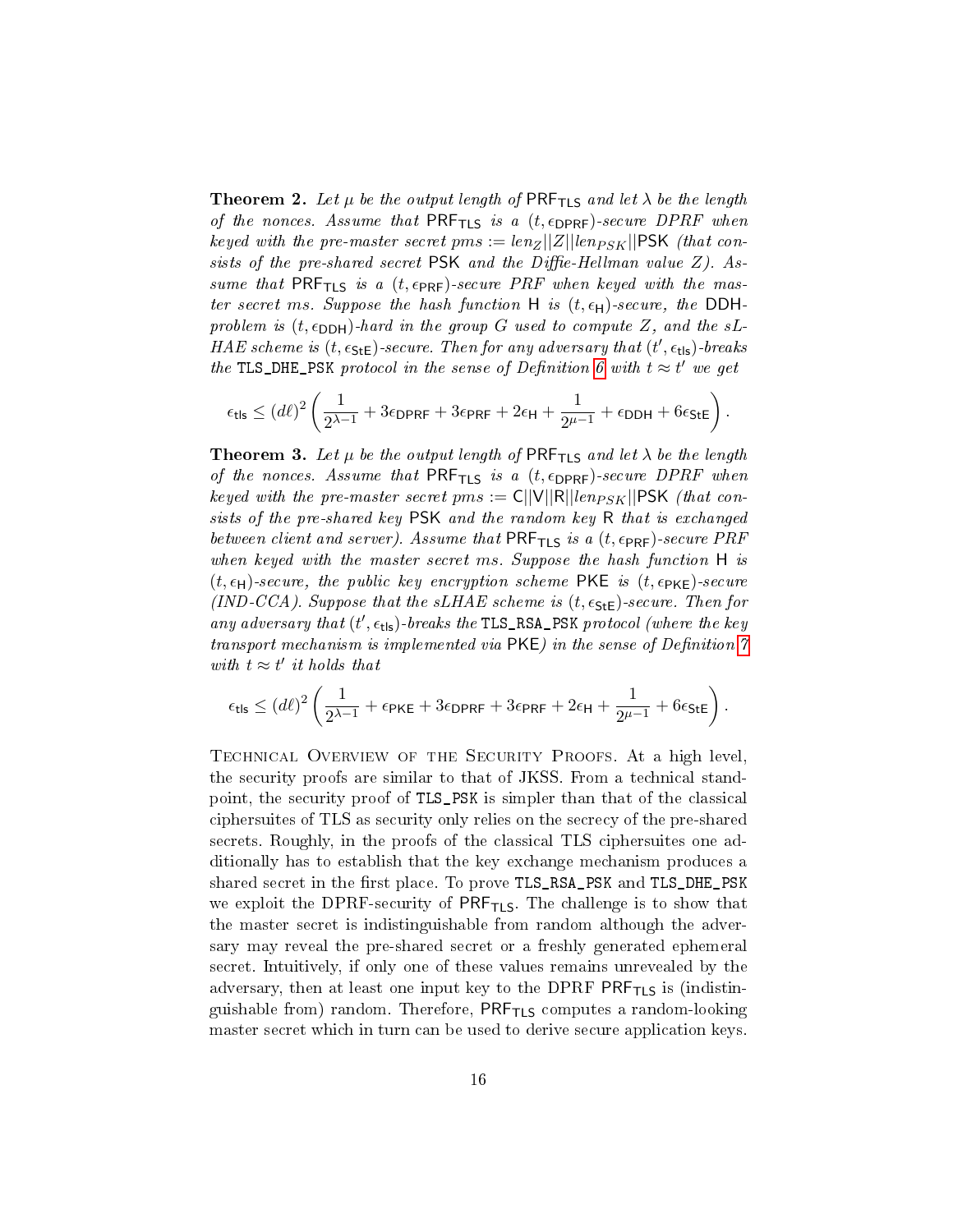Acknowledgements. We would like to thank Kenny Paterson and the anonymous referees for their valuable comments and suggestions.

### References

- <span id="page-16-0"></span>1. Mohamad Badra and Pascal Urien. Toward SSL integration in SIM smartcards. In  $WCNC$ , pages 889-893. IEEE, 2004.
- <span id="page-16-5"></span>2. Mihir Bellare and Phillip Rogaway. Random oracles are practical: A paradigm for designing efficient protocols. In Dorothy E. Denning, Raymond Pyle, Ravi Ganesan, Ravi S. Sandhu, and Victoria Ashby, editors, ACM Conference on Computer and Communications Security, pages 62-73. ACM, 1993.
- <span id="page-16-4"></span>3. Mihir Bellare and Phillip Rogaway. Entity authentication and key distribution. In Douglas R. Stinson, editor, Advances in Cryptology - CRYPTO'93, volume 773 of Lecture Notes in Computer Science, pages 232-249. Springer, August 1994.
- <span id="page-16-11"></span>4. Simon Blake-Wilson, Don Johnson, and Alfred Menezes. Key agreement protocols and their security analysis. In Michael Darnell, editor, 6th IMA International Conference on Cryptography and Coding, volume 1355 of Lecture Notes in Computer Science, pages 30-45. Springer, December 1997.
- <span id="page-16-10"></span>5. Simon Blake-Wilson and Alfred Menezes. Unknown key-share attacks on the Station-to-Station (STS) protocol. In Hideki Imai and Yuliang Zheng, editors, Public Key Cryptography, volume 1560 of Lecture Notes in Computer Science, pages 154-170. Springer, 1999.
- <span id="page-16-2"></span>6. Daniel Bleichenbacher. Chosen ciphertext attacks against protocols based on the RSA encryption standard PKCS #1. In Hugo Krawczyk, editor, Advances in  $Cryptography - CRYPTO'98$ , volume 1462 of Lecture Notes in Computer Science, pages 1-12. Springer, August 1998.
- <span id="page-16-1"></span>7. BouncyCastle Software Developers. Bouncy Castle Crypto APIs, 2013. [http:](http://www.bouncycastle.org/) [//www.bouncycastle.org/.](http://www.bouncycastle.org/)
- <span id="page-16-12"></span>8. Ran Canetti and Hugo Krawczyk. Analysis of key-exchange protocols and their use for building secure channels. In Birgit Pfitzmann, editor, Advances in Cryptology - EUROCRYPT 2001, volume 2045 of Lecture Notes in Computer Science, pages 453474. Springer, May 2001.
- <span id="page-16-9"></span>9. Chunhua Chen, Shaohua Tang, and Chris J. Mitchell. Building general-purpose security services on EMV payment cards. In Angelos D. Keromytis and Roberto Di Pietro, editors, SecureComm, volume 106 of Lecture Notes of the Institute for Computer Sciences, Social Informatics and Telecommunications Engineering, pages 29 44. Springer, 2012.
- <span id="page-16-3"></span>10. Italo Dacosta, Mustaque Ahamad, and Patrick Traynor. Trust no one else: Detecting MITM attacks against SSL/TLS without third-parties. In Sara Foresti, Moti Yung, and Fabio Martinelli, editors, ESORICS, volume 7459 of Lecture Notes in Computer Science, pages 199-216. Springer, 2012.
- <span id="page-16-6"></span>11. T. Dierks and C. Allen. The TLS Protocol Version 1.0. RFC 2246 (Proposed Standard), January 1999. Obsoleted by RFC 4346, updated by RFCs 3546, 5746.
- <span id="page-16-7"></span>12. T. Dierks and E. Rescorla. The Transport Layer Security (TLS) Protocol Version 1.1. RFC 4346 (Proposed Standard), April 2006. Obsoleted by RFC 5246, updated by RFCs 4366, 4680, 4681, 5746.
- <span id="page-16-8"></span>13. T. Dierks and E. Rescorla. The Transport Layer Security (TLS) Protocol Version 1.2. RFC 5246 (Proposed Standard), August 2008. Updated by RFCs 5746, 5878.